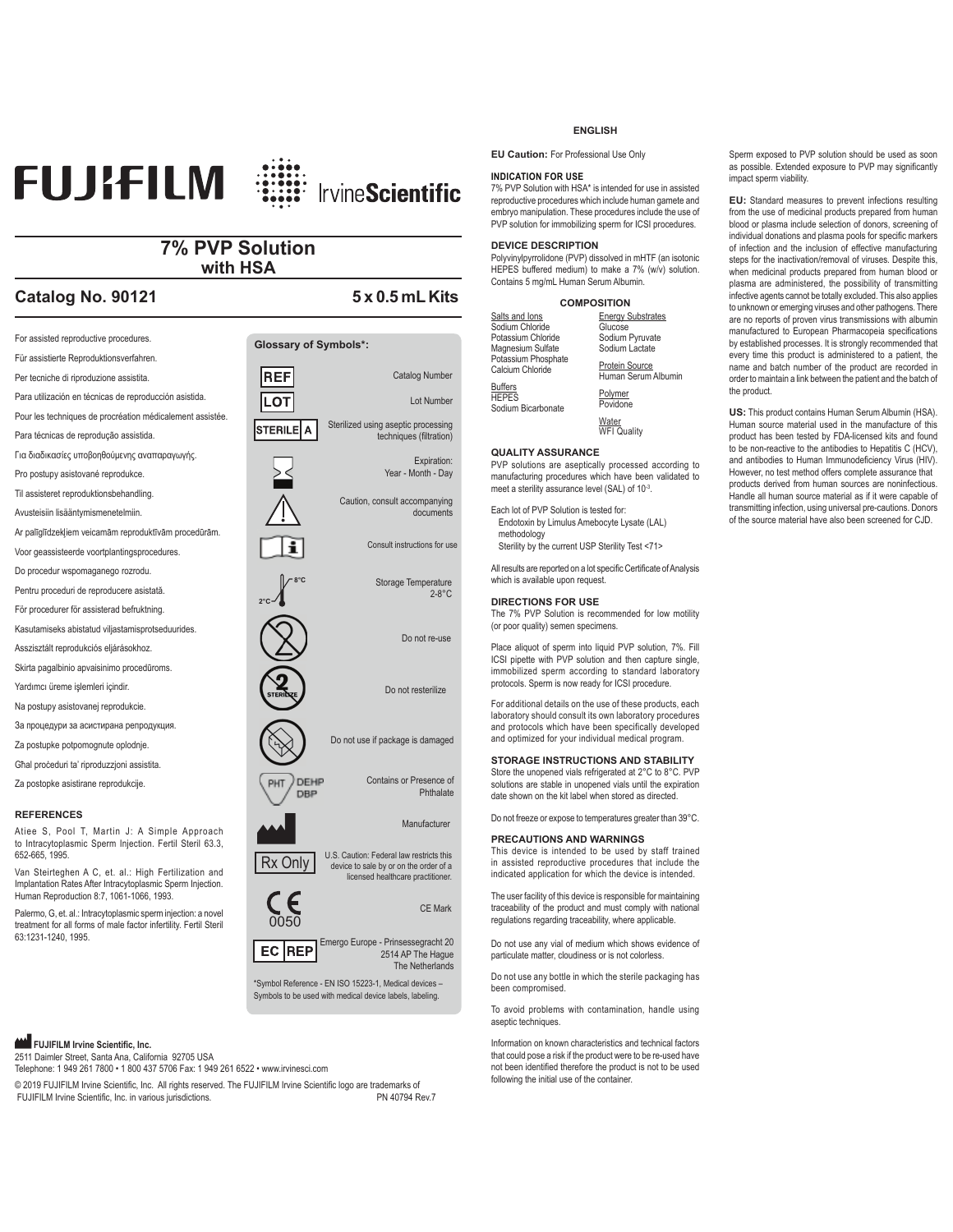#### **DEUTSCH**

**EU-Vorsichtshinweis:** Nur für den professionellen Einsatz.

#### **INDIKATIONEN**

 7% PVP Solution with HSA\* ist für den Einsatz in assistierten Reproduktionsverfahren vorgesehen, darunter Humangameten- und Embryomanipulation. Bei diesen Verfahren wird PVP-Lösung zur Immobilisierung von Spermien für ICSI-Verfahren eingesetzt.

#### **PRODUKTBESCHREIBUNG**

 Polyvinylpyrrolidon (PVP), gelöst in mHTF (ein isotonisches HEPES-gepuffertes Medium), zur Herstellung einer 7%igen (w/V) Lösung. Enthält 5 mg/ml Humanalbumin.

#### **ZUSAMMENSETZUNG**

| Salze und Ionen                             | Energiesubstrate              |
|---------------------------------------------|-------------------------------|
| Natriumchlorid                              | Glukose                       |
| Kaliumchlorid                               | Natriumpyrovat                |
| Magnesiumsulfat                             | Natriumlactat                 |
| Kaliumphosphat<br>Calciumchlorid            | Proteinquelle<br>Humanalbumin |
| Puffer<br><b>HEPES</b><br>Natriumbicarbonat | Polymer<br>Povidon            |
|                                             | Maccar                        |

<u>Wasser</u><br>Wasser für Injektionszwecke (WFI)

#### **QUALITÄTSSICHERUNG**

 Die aseptische Verarbeitung von PVP-Lösungen erfolgt in Übereinstimmung mit Fertigungsverfahren, die nachweislich einen Sterilitätssicherheitswert (SAL) von 10-3 aufweisen.

Jede Charge PVP Solution wird auf Folgendes geprüft: Endotoxine durch Limulus-Amoebozyten-Lysat-Nachweis (LAL-Methode) Sterilität durch aktuellen USP-Sterilitätstest <71>

Alle Ergebnisse sind einer chargenspezifischen Analysebescheinigung zu entnehmen, die auf Anfrage erhältlich ist.

#### **GEBRAUCHSANWEISUNG**

 Die 7% PVP Solution wird für Samenproben geringer Motilität (oder geringer Qualität) empfohlen.

Einen aliquoten Teil der Spermien in flüssige 7%ige PVP-Lösung geben. ICSI-Pipette mit PVP-Lösung aufziehen und dann einzelne, immobilisierte Spermien gemäß Standardlaborprotokollen erfassen. Die Spermien sind ietzt für das ICSI-Verfahren hereit

Weitere Einzelheiten zum Gebrauch dieser Produkte sind den Verfahren und Vorschriften des jeweiligen Labors zu entnehmen, die eigens für das jeweilige medizinische Programm entwickelt und optimiert wurden.

#### **LAGERUNGSANWEISUNGEN UND STABILITÄT**

 Die ungeöffneten Fläschchen bei 2 °C bis 8 °C gekühlt lagern. Bei vorschriftsmäßiger Lagerung sind PVP-Lösungen in ungeöffneten Fläschchen bis zu dem auf der Kennzeichnung des Kits angegebenen Verfallsdatum stabil.

Nicht einfrieren oder Temperaturen über 39 °C aussetzen.

#### **VORSICHTSMASSNAHMEN UND WARNHINWEISE**

 Dieses Produkt ist für den Gebrauch durch Personal vorgesehen, das in assistierten Reproduktionsverfahren geschult ist; zu diesen Verfahren zählt der Anwendungsbereich, für den dieses Produkt vorgesehen ist.

Die Einrichtung des Anwenders ist für die Rückverfolgbarkeit des Produkts verantwortlich und muss alle einschlägigen geltenden Bestimmungen zur Rückverfolgbarkeit einhalten.

Fläschchen mit Medium, das sichtbare Partikel enthält, getrübt oder nicht farblos ist, nicht verwenden.

Keine Flaschen verwenden, deren Sterilverpackung beschädigt wurde.

Um Kontaminationsprobleme zu vermeiden, mit aseptischen Techniken handhaben.

Angaben zu bekannten Merkmalen und technischen Faktoren, die bei einer Wiederverwendung des Produkts ein Risiko darstellen könnten, wurden nicht identifiziert. Daher darf das Produkt nach dem ersten Gebrauch des Behälters nicht mehr verwendet werden.

Spermien, die PVP-Lösung ausgesetzt wurden, sollten so schnell wie möglich verwendet werden. Eine längere PVP-Exposition kann die Überlebensfähigkeit von Spermien erheblich beeinträchtigen.

**EU:** Zu den Standardmaßnahmen zur Prävention von Infektionen infolge der Verwendung von Arzneimitteln, die aus menschlichem Blut oder Plasma hergestellt sind, gehören die Auswahl der Spender, die Untersuchung der einzelnen Blutspenden und der Plasmapools hinsichtlich spezifischer Infektionsmarker und die Durchführung wirksamer Schritte während der Herstellung zur Inaktivierung/Entfernung von Viren. Dessen ungeachtet kann die Möglichkeit der Übertragung infektiöser Erreger bei Verabreichung von Arzneimitteln, die aus menschlichem Blut oder Plasma hergestellt sind, nicht gänzlich ausgeschlossen werden. Dies gilt auch für unbekannte oder neu auftretende Viren und sonstige Pathogene. Es liegen keine Berichte über bestätigte Virusübertragungen mit Albumin vor, das nach den Spezifikationen des Europäischen Arzneibuchs mit etablierten Verfahren hergestellt wurde. Es wird dringend empfohlen, dass bei ieder Verabreichung dieses Produkts an einen Patienten der Name und die Chargenbezeichnung des Produkts protokolliert werden, damit nachverfolgbar ist, welche Produktcharge bei welchem Patienten angewendet wurde.

**USA:** Dieses Produkt enthält Humanalbumin (HSA). Für die Herstellung dieses Produkts verwendetes Material menschlichen Ursprungs wurde mit von der FDA zugelassenen Testkits geprüft und erwies sich als nicht reaktiv im Hinblick auf Antikörper gegen Hepatitis C (HCV) und Antikörper gegen das humane Immundefizienz-Virus (HIV) Kein Testverfahren kann jedoch mit vollständiger Sicherheit ausschließen, dass Produkte menschlichen Ursprungs infektiös sind. Alle Materialien menschlichen Ursprungs sind unter Einhaltung der universellen Vorsichtsmaßnahmen so zu handhaben, als ob sie eine Infektion übertragen könnten. Spender der Ausgangsmaterialien wurden auch auf Creutzfeldt-Jakob-Krankheit (CJK) überprüft.

#### **ISTRUZIONI PER LA CONSERVAZIONE E STABILITÀ**

Conservare le fiale non aperte in frigorifero a 2 °C - 8 °C. Nelle condizioni di conservazione raccomandate, le soluzioni PVP sono stabili nelle fiale non aperte fino alla data di scadenza indicata sull'etichetta del kit.

Non congelare o esporre a temperature superiori a 39 °C.

#### **PRECAUZIONI E AVVERTENZE**

 Questo prodotto deve essere utilizzato da personale qualificato nelle tecniche di riproduzione assistita che includono l'applicazione prevista del prodotto

La struttura che utilizza questo dispositivo ha la responsabilità di mantenere la tracciabilità del prodotto ed è tenuta a rispettare la normativa nazionale in materia di tracciabilità, ove pertinente.

Non usare nessuna fiala di prodotto che mostri segni di presenza di particolato, torbidità o che non sia trasparente e incolore.

Non usare flaconi la cui confezione sterile sia stata compromessa.

### **ITALIANOAvvertenza per l'UE:** solo per uso professionale.

PVP Solution al 7% con HSA\* è indicata per l'uso nelle tecniche di riproduzione assistita comprendenti la manipolazione di gameti e di embrioni umani. Tali tecniche prevedono l'utilizzo di PVP Solution per l'immobilizzazione

Substrati energetici

Glucosio Piruvato di sodio Lattato di sodioFonte di proteine Albumina sierica umana Polimero PovidoneAcqua Qualità WFI (Acqua per iniezioni)

 PVP Solution è preparata in condizioni di sterilità mediante processi di produzione convalidati in grado di fornire un livello di garanzia della sterilità (SAL) di 10-3. Ciascun lotto di PVP Solution è stato sottoposto a test

la presenza di endotossine, mediante saggio del lisato

la sterilità mediante l'attuale test di sterilità USP <71>. Tutti i risultati sono riportati in un Certificato di analisi specifico per ogni lotto, disponibile su richiesta. **ISTRUZIONI PER L'USO**

 PVP Solution al 7% è raccomandata per campioni di spermatozoi con bassa motilità o scarsa qualità. Mettere un'aliguota di sperma in PVP Solution liquida al 7%. Riempire una pipetta ICSI con PVP Solution e catturare i singoli spermatozoi immobilizzati in base ai protocolli standard del laboratorio. A questo punto lo sperma è pronto

Per ulteriori dettagli sull'uso di questi prodotti. il laboratorio deve consultare le procedure e i protocolli specificamente sviluppati e ottimizzati per il proprio

**INDICAZIONI PER L'USO**

<u>Sali e ioni</u><br>Cloruro di sodio Cloruro di potassio Solfato di magnesio Fosfato di potassio Cloruro di calcio**Tamponi HEPES** Bicarbonato di sodio

**GARANZIA DI QUALITÀ**

shecifici diretti a valutare:

per la procedura ICSI.

programma medico.

di amebociti di Limulus (LAL);

degli spermatozoi nelle procedure ICSI. **DESCRIZIONE DEL DISPOSITIVO** Soluzione al 7% (p/V) creata dissolvendo polivinilpirrolidone (PVP) in mHTF (un terreno isotonico tamponato con HEPES). Contiene 5 mg/ml di albumina sierica umana. **COMPOSIZIONE**

Per evitare problemi di contaminazione, maneggiare il prodotto utilizzando tecniche in asepsi.

Non sono disponibili informazioni in merito a caratteristiche e fattori tecnici noti che potrebbero rappresentare un rischio qualora il prodotto dovesse essere riutilizzato. Si raccomanda pertanto di non riutilizzare il prodotto dopo l'uso iniziale del contenitore

Lo sperma esposto a PVP Solution dev'essere utilizzato il prima possibile. Un'esposizione prolungata a PVP Solution può compromettere significativamente la vitalità degli spermatozoi.

**UE:** le misure standard per la prevenzione delle infezioni derivanti dall'utilizzo di medicinali preparati con sangue o plasma umano includono la selezione dei donatori, lo screening delle singole donazioni e dei pool di plasma per il rilevamento di specifici marcatori di infezione, e l'inclusione di fasi della produzione efficaci ai fini Gehinattivazione e della rimozione dei virus Nonostante ciò, quando si somministra un prodotto medicinale preparato da plasma o sangue umano, non è possibile escludere in modo assoluto la possibilità di trasmissione di agenti infettivi. Ciò vale anche per virus e altri patogeni sconosciuti o emergenti. Non sono state segnalate trasmissioni di virus confermate derivanti dall'utilizzo di albumina prodotta in osservanza delle specifiche della Farmacopea europea con procedimenti stabiliti. Per poter conservare un collegamento tra il paziente e il lotto del prodotto, si consiglia vivamente di registrare nome e numero di lotto del prodotto ogni volta che si somministra questo prodotto a un paziente.

**USA:** questo prodotto contiene albumina sierica umana (HSA). Il materiale di origine umana usato per realizzare questo prodotto è stato sottoposto a test con kit autorizzati dalla FDA ed è risultato non reattivo agli anticorpi del virus dell'epatite C (HCV) e del virus dell'immunodeficienza umana (HIV). Tuttavia, nessun metodo di analisi può offrire la certezza assoluta che i prodotti derivati da materiale umano non siano infettivi. Trattare tutti i materiali di origine umana come potenzialmente in grado di trasmettere infezioni, adottando precauzioni universali. I donatori di materiale di origine umana sono stati sottoposti anche a screening per la malattia di Creutzfeldt-Jakob (MCJ).

### **ESPAÑOL**

**Advertencia para la UE:** solo para uso profesional.

#### **INDICACIÓN DE USO**

**HEPES** 

 La 7% PVP Solution con HSA\* está indicada para su uso en procedimientos de reproducción asistida en los que se manipulan embriones y gametos humanos. Estos procedimientos incluyen el uso de la solución de PVP para la inmovilización del esperma durante procedimientos de microinyección espermática (ICSI).

#### **DESCRIPCIÓN DEL PRODUCTO**

 La polivinilpirrolidona (PVP) se disuelve con mHTF (medio isotónico tamponado con HEPES) para obtener una solución al 7 % (p/v). Contiene 5 mg/ml de albúbima sérica humana.

#### **COMPOSICIÓN**

| Sales e iones                       | Sustratos energéticos                        |
|-------------------------------------|----------------------------------------------|
| Cloruro sódico                      | Glucosa                                      |
| Cloruro potásico                    | Piruvato sódico                              |
| Sulfato magnésico                   | Lactato sódico                               |
| Fosfato potásico<br>Cloruro cálcico | Fuente de proteína<br>Albúmina sérica humana |
| Sistemas tamnón                     |                                              |

 Bicarbonato sódicoPolímeroPovidona

<u>Agua</u><br>Calidad de agua para inyectables

#### **GARANTÍA DE CALIDAD**

 Las soluciones de PVP se procesan en condiciones asépticas conforme a procesos de fabricación validados para conseguir un nivel de garantía de esterilidad (SAL)  $de 10<sup>-3</sup>$ 

Cada lote de PVP Solution se ha sometido a análisis de: Endotoxinas, por métodos LAL (lisado de amebocitos de limulus)

Esterilidad, por el vigente ensayo de esterilidad <71> de la USP

Todos los resultados están descritos en el certificado de análisis específico de cada lote, el cual puede obtenerse previa petición.

#### **INSTRUCCIONES DE USO**

 La 7% PVP Solution está recomendada para muestras de semen de baia motilidad (o mala calidad).

Colocar una alícuota de semen en 7% PVP Solution líquida. Llenar una pipeta para ICSI con la solución de PVP y capturar un solo espermatozoide, inmovilizado de acuerdo a los protocolos estándar del laboratorio. Ese espermatozoide ya está listo para proceder a la ICSI.

Para más detalles sobre la utilización de estos productos, consultar los protocolos y los procedimientos de su propio laboratorio, que se habrán desarrollado y optimizado específicamente de acuerdo con su programa médico particular.

#### **INSTRUCCIONES DE CONSERVACIÓN Y ESTABILIDAD**

Conservar los viales no abiertos refrigerados entre 2 y 8 °C. Las soluciones de PVP son estables hasta la fecha de caducidad indicada en la etiqueta del kit cuando se conservan de acuerdo a las instrucciones recomendadas.

No congelar ni exponer a temperaturas superiores a 39 °C.

#### **PRECAUCIONES Y ADVERTENCIAS**

 Este producto debe ser utilizado por personal con formación en procedimientos de reproducción asistida que incluyan el uso previsto para el producto.

El centro donde se utilice este producto tiene la responsabilidad de mantener la trazabilidad del producto y debe cumplir la normativa nacional sobre trazabilidad, según corresponda.

No utilizar ningún vial de medio que muestre partículas o turbidez o que no sea incoloro.

No usar frascos en los que el envase estéril esté dañado.

Para evitar problemas de contaminación, manipular con técnicas asénticas

No se han identificado con certeza las características y los factores técnicos que pudieran suponer un riesgo si se reutilizara el producto, por lo que no se debe utilizar el producto después del uso inicial del envase.

El semen expuesto a la solución de PVP debe ser utilizado tan rápidamente como sea posible. La exposición prolongada a la PVP puede alterar significativamente la viabilidad del esperma.

**UE:** entre las medidas estándar para la prevención de infecciones derivadas del uso de productos medicinales elaborados a partir de sangre y plasma humanos cabe mencionar, entre otras, la selección de donantes, la evaluación de donaciones individuales y de reservas de plasma para la identificación de marcadores específicos de infección y la inclusión de procedimientos de elaboración eficaces para la inactivación o eliminación de virus. A pesar de lo anterior, al administrar productos medicinales elaborados a partir de sangre o plasma humanos, no se puede descartar por completo la posibilidad de transmisión de agentes infecciosos. Esta advertencia cabe aplicarla también a virus desconocidos o emergentes y a otros patógenos. No se ha informado de ninguna transmisión comprobada de virus con albúmina elaborada según las especificaciones de la Farmacopea Europea mediante procesos establecidos. Se recomienda encarecidamente que, cada vez que este producto se administre a una paciente, se registren el nombre y número de lote del producto para conservar el nexo entre la paciente y el lote del producto.

**EE. UU.:** este producto contiene albúmina sérica humana (HSA). El material de origen humano utilizado en la preparación de este producto ha sido analizado con kits aprobados por la FDA de EE. UU. y se ha determinado que dicho material no muestra reactividad con los anticuerpos contra el virus de la hepatitis C (VHC) ni con los anticuerpos contra el virus de la inmunodeficiencia humana (VIH). Sin embargo, ningún método analítico ofrece garantías absolutas de que los productos de origen humano no sean infecciosos. Se aconseja manipular todos los materiales de origen humano como si fueran susceptibles de transmitir infecciones. Para ello, se deben tomar precauciones de carácter universal. Los donantes también fueron sometidos a análisis de detección de la enfermedad de Creutzfeldt-Jakob.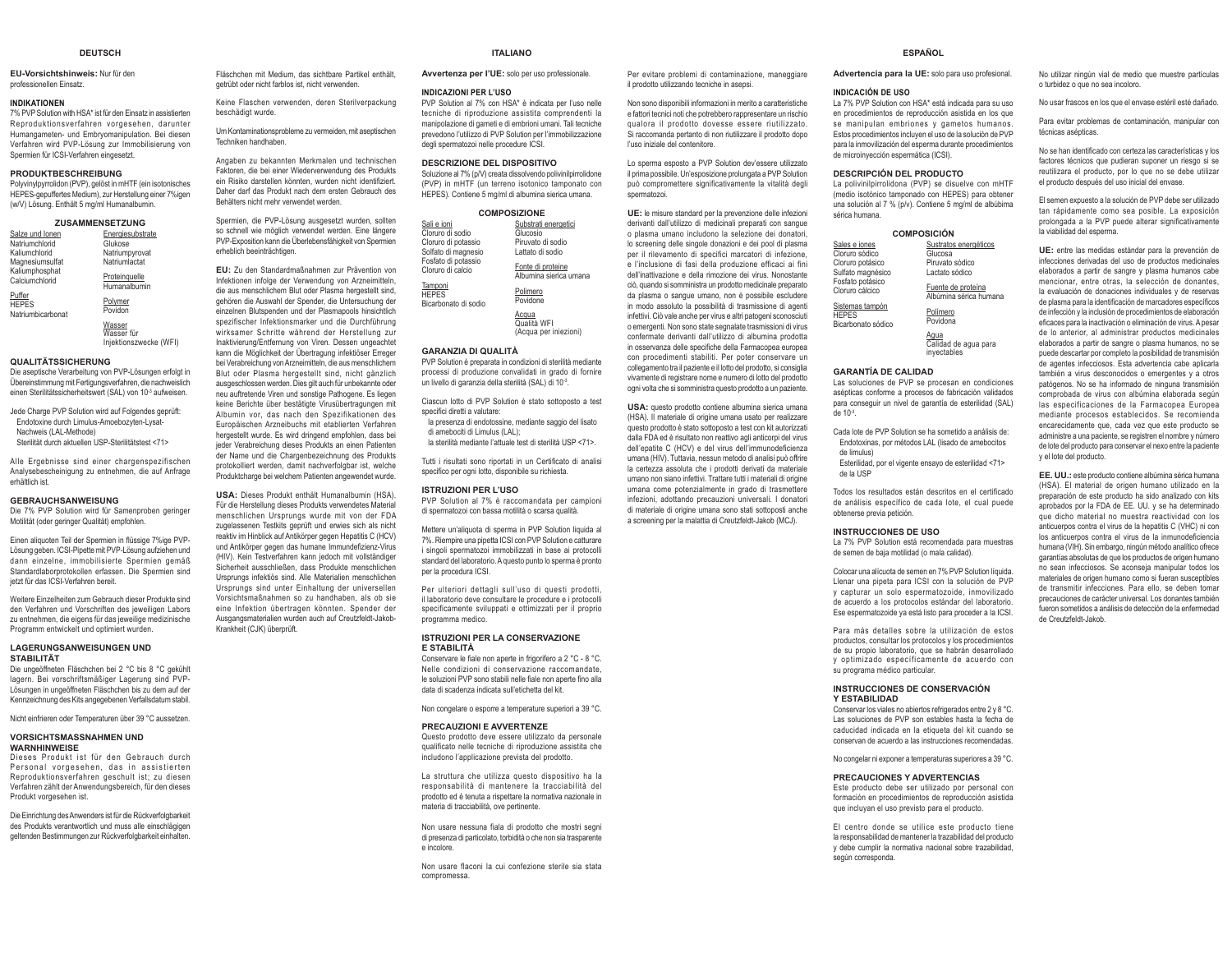### **FRANÇAIS**

**Mise en garde (UE) :**réservé à un usage professionnel.

#### **INDICATION D'UTILISATION**

7% PVP Solution with HSA\* est destinée à être utilisée pour la manipulation des gamètes et des embryons humains lors des techniques de procréation médicalement assistée, ce qui comprend l'utilisation de cette solution pour l'immobilisation des spermatozoïdes lors des procédures  $d$ <sup> $n$ </sup> $n$ 

### **DESCRIPTION DU DISPOSITIF**

Polyvinylpyrrolidone (PVP) dissoute dans du mHTF (milieu tampon d'HEPES isotonique) pour obtenir une solution à 7 % (p/v). Contient 5 mg/ml d'albumine sérique humaine.

|                    | <b>COMPOSITION</b>     |
|--------------------|------------------------|
| Sels et ions       | Substrats énergétiques |
| Chlorure de sodium | Glucose                |

Chlorure de potassium Sulfate de magnésium Phosphate de potassium Chlorure de calcium Pyruvate de sodium Lactate de sodium Source protéique

Tampons HEPES Bicarbonate de sodium

Povidone

Polymère

<u>Eau</u><br>Qualité WFI

Albumine sérique humaine

### **ASSURANCE QUALITÉ**

Les solutions de PVP sont traitées de façon aseptique selon des procédés de fabrication qui ont été validés pour répondre à un niveau d'assurance de stérilité (SAL - Sterility Assurance Level) de 10-3.

Chaque lot de PVP Solution a subi les tests suivants : Contenu en endotoxines par la méthode LAL Stérilité par les tests de stérilité courants de la pharmacopée américaine (USP) <71>

Les résultats de ces tests sont disponibles dans un certificat d'analyses spécifique à chaque lot et mis à disposition sur demande.

### **MODE D'EMPLOI**

7% PVP Solution est recommandée pour les échantillons de sperme à faible motilité (ou de faible qualité).

Placer l'aliquote de sperme dans la solution liquide de PVP à 7 %. Remolir la pinette d'IICS avec la solution de PVP et prélever un seul spermatozoïde immobilisé conformément aux protocoles standard de laboratoire. Le spermatozoïde est ainsi prêt pour l'IICS.

Pour plus de détails sur l'utilisation de ces produits, chaque laboratoire doit consulter ses propres procédures et protocoles standard qui ont été spécialement élaborés et optimisés pour chaque établissement médical particulier.

### **CONSIGNES DE CONSERVATION ET STABILITÉ**

Conserver les flacons non entamés au réfrigérateur entre 2 et 8 °C. Les solutions de PVP sont stables jusqu'à la date de péremption indiquée sur l'étiquette du kit lorsqu'elles sont conservées conformément aux instructions.

Ne pas congeler ou exposer à des températures supérieures à 39 °C.

### **PRÉCAUTIONS ET MISES EN GARDE**

Ce dispositif est destiné à une utilisation par un personnel formé aux techniques de procréation nédicalement assistée comprenant l'application indiquée pour laquelle le dispositif est prévu.

L'établissement de l'utilisateur de ce dispositif est tenu de veiller à la traçabilité du produit et doit se conformer aux réglementations nationales en matière de traçabilité, le cas échéant.

Ne pas utiliser ce milieu s'il contient des particules, s'il est trouble ou s'il n'est pas incolore.

Ne pas utiliser de flacon dont la stérilité de l'emballage a été compromise.

Pour éviter les problèmes de contamination, manipuler en appliquant des techniques aseptiques.

Les caractéristiques connues et les facteurs techniques pouvant présenter un risque en cas de réutilisation du produit n'ont pas été déterminés. Dès lors, le produit ne doit pas être utilisé après l'utilisation initiale du flacon

Le sperme exposé à la solution de PVP doit être utilisé dès que possible. Une exposition prolongée à la PVP peut significativement compromettre la viabilité du sperme

**UE :** Les mesures standard pour éviter les infections résultant de l'utilisation de produits médicinaux fabriqués à partir de sang ou de plasma humain incluent la sélection des donneurs, la recherche de marqueurs spécifiques d'infection sur les dons individuels et les mélanges de plasma et l'inclusion d'étapes de fabrication efficaces pour l'inactivation/l'élimination des virus. En dépit de ces mesures, lorsque des produits médicinaux fabriqués à partir de sang ou de plasma humain sont administrés à un patient, la possibilité de transmission d'agents infectieux ne peut être totalement exclue. Cela s'applique également aux virus inconnus ou émergents et autres pathogènes. Aucun cas de transmission de virus n'a été signalé avec l'albumine fabriquée conformément aux spécifications de la pharmacopée européenne selon des procédés établis. Il est vivement recommandé d'enregistrer le nom et le numéro de lot du produit chaque fois que ce produit est administré à un natient afin de conserver un lien entre le patient et le lot du produit.

**USA :** Ce produit contient de l'albumine sérique humaine (HSA). Le matériel d'origine humaine utilisé dans la fabrication de ce produit a été testé par des kits approuvés par la FDA. Aucune réaction n'a été observée avec les anticorps du virus de l'hépatite C (VHC) ni avec ceux dirigés contre le virus de l'immunodéficience humaine (VIH). Cependant, il n'y a pas de méthode d'analyse qui permette de garantir de façon absolue que les produits d'origine humaine ne sont pas contaminés. Manipuler tout matériel d'origine humaine comme s'il était susceptible de transmettre une infection en utilisant les précautions d'usage universelles. Les donneurs à l'origine de ce matériel ont tous subi un test de dépistage de la maladie de Creutzfeldt-Jakob (CJD).

### **PORTUGUÊS**

**Advertência (UE):** Exclusivamente para uso nrofissional

### **INDICAÇÃO DE UTILIZAÇÃO**

A 7% PVP Solution com HSA\* foi concebida para utilização em técnicas de reprodução assistida com manipulação de gâmetas e embriões. Estas técnicas incluem a utilização de PVP Solution na imobilização do espermatozoide durante a ICSI.

### **DESCRIÇÃO DO DISPOSITIVO**

Poli(vinilpirrolidona) (PVP) dissolvida em mHTF (meio HEPES isotónico tamponado) para obter uma solução a 7% (p/v). Contém 5 mg/ml de albumina sérica humana.

| <b>COMPOSIÇÃO</b> |                        |  |
|-------------------|------------------------|--|
| èS                | Substratos energéticos |  |
| e sódio           | Glucose                |  |

| Sais e jões<br>Cloreto de sódio<br>Cloreto de potássio<br>Sulfato de magnésio<br>Fosfato de potássio<br>Cloreto de cálcio |  |
|---------------------------------------------------------------------------------------------------------------------------|--|
| Tampões<br><b>HEPES</b><br>Bicarbonato de sódio                                                                           |  |

Polímero Povidona

<u>Água</u><br>Qualidade WFI (água p/<br>preparações injetáveis)

Piruvato de sódio Lactato de sódio Fonte de proteína Albumina sérica humana

### **GARANTIA DE QUALIDADE**

As PVP Solutions são processadas asseticamente de acordo com os procedimentos de fabrico validados para se obter um nível de garantia de esterilidade (SAL - Sterility Assurance Level) de 10-3.

Cada lote de PVP Solution é submetido aos seguintes testes: Endotoxinas pelo ensaio de lisado de amebócitos de Limulus (LAL)

Esterilidade pelos testes de esterilidade do capítulo 71 da versão atual da USP (Farmacopeia dos EUA)

Todos os resultados estão descritos no certificado de análise específico de cada lote, disponível a pedido.

### **INSTRUÇÕES DE UTILIZAÇÃO**

A 7% PVP Solution está recomendada para amostras de sémen de baixa mobilidade (ou má qualidade).

Coloque uma alíquota de espermatozoides na PVP Solution líquida, 7%. Encha a pipeta para ICSI com a PVP Solution e capture um só espermatozoide, imobilizado de acordo com os procedimentos padrão do laboratório. Esse espermatozoide está preparado para o procedimento de ICSI.

Para obter mais informações sobre a utilização destes produtos, cada laboratório deve consultar os respetivos procedimentos e protocolos que tenham sido concebidos e otimizados especificamente para o seu programa médico.

### **INSTRUÇÕES DE CONSERVAÇÃO E ESTABILIDADE**

Conserve os tubos fechados refrigerados entre 2 °C e 8 °C. As PVP Solutions são estáveis até ao prazo de validade indicado no rótulo do kit, desde que sejam conservadas de acordo com as instruções recomendadas.

Não congele nem exponha a temperaturas superiores a 39 °C.

### **PRECAUÇÕES E ADVERTÊNCIAS**

Este dispositivo destina-se a ser utilizado por pessoal com formação em técnicas de reprodução assistida que incluam a aplicação indicada, à qual se destina o dispositivo.

A instituição do utilizador deste dispositivo é responsável pela manutenção da rastreabilidade do produto e tem de cumprir as regulamentações nacionais sobre rastreabilidade, sempre que aplicável.

Não utilize um tubo de meio que apresente evidências de matéria em partículas, turvação ou que não seja incolor.

Não utilize nenhum frasco cuja embalagem estéril tenha sido comprometida.

Para evitar problemas de contaminação, manipule o produto em condições de assepsia.

Não foram identificadas informações sobre características e fatores técnicos conhecidos que poderiam constituir um risco se o produto se destinasse a reutilização, pelo que o produto não deve ser utilizado após a primeira utilização do recipiente.

Os espermatozoides expostos à PVP Solution devem ser utilizados o mais rapidamente possível. Exposições prolongadas à PVP podem alterar significativamente a mobilidade dos espermatozoides.

**UE:** As medidas padrão para prevenir infeções resultantes da utilização de produtos medicamentosos preparados a partir de sangue ou plasma humano incluem a seleção de dadores, o rastreio de cada um dos produtos doados e de bancos de plasma para deteção de marcadores de infeção específicos, bem como a inclusão de etapas de fabrico eficazes para a inativação/eliminação de vírus. Não obstante estes cuidados, não é possível excluir totalmente a possibilidade de transmissão de agentes infeciosos quando se administram produtos medicamentosos preparados a partir de sangue ou plasma humano. Isto também se aplica a vírus desconhecidos ou emergentes, bem como a outros agentes patogénicos. Não há relatos que documentem a transmissão de vírus com albumina fabricada de acordo com as especificações da Farmacopeia Europeia através de processos comprovados. Recomenda-se vivamente que sempre que este produto for administrado a um doente, se registe o nome e o número de lote do produto para associar o doente ao lote do produto.

**EUA:** Este produto contém albumina sérica humana (HSA). Os materiais de origem humana usados no fabrico deste produto foram testados com kits aprovados pela FDA, tendo-se revelado não reativos aos anticorpos da hepatite C (VHC) e aos anticorpos do vírus da imunodeficiência humana (VIH). No entanto, nenhum método de teste oferece garantia absoluta de que os produtos derivados de materiais de origem humana não sejam infeciosos. Manuseie todos os materiais de origem humana como potencialmente passíveis de transmitir infeções, adotando precauções universais. Os dadores do material de origem também foram submetidos a testes para despiste da Doença de Creutzfeldt-Jakob (DCJ).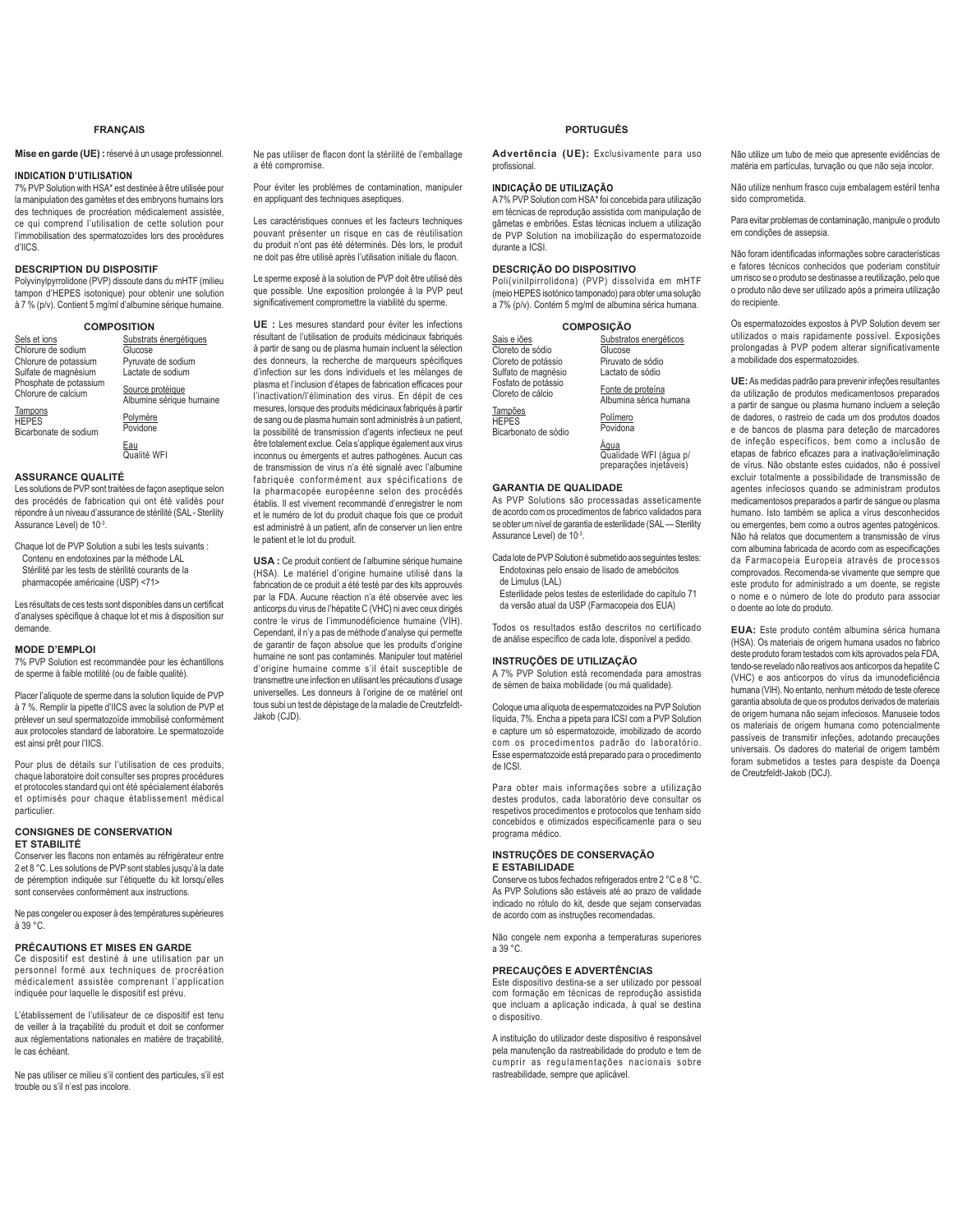#### **EAAHNIKA**

#### Σύσταση προσοχής για την Ε.Ε.: Για επαγγελματική χρήση μόνο

### **ΕΝΔΕΙΞΕΙΣ ΧΡΗΣΗΣ**

Το 7% PVP Solution with HSA\* προορίζεται για χρήση σε διαδικασίες υποβοηθούμενης αναπαραγωγής, που περιλαμβάνουν χειρισμό ανθρώπινων γαμετών και εμβρύων. Αυτές οι διαδικασίες περιλαμβάνουν In xongo PVP solution via την ακινητοποίηση του σπέρματος στις διαδικασίες Ενδοκυτταροπλασματικής Ένχυσης Σπέρματος (ICSI).

### **ȆǼȇǿīȇǹĭǾȉǾȈȈȊȈȀǼȊǾȈ**

Πολυβινυλοπυρρολιδόνη (PVP) διαλυμένη σε mHTF (ένα ισότονο ρυθμιστικό μέσο HEPES) έτσι ώστε να δημιουργηθεί ένα διάλυμα 7% (κ.ό.). Περιέχει ανθρώπινη αλβουμίνη ορού 5 mg/mL. **ȈȊȃĬǼȈǾ**

|                                                               | ZINUEZH                                       |
|---------------------------------------------------------------|-----------------------------------------------|
| Άλατα και ιόντα                                               | Ενεργειακά υποστρώματα                        |
| Χλωριούχο νάτριο                                              | Γλυκόζη                                       |
| Χλωριούχο κάλιο                                               | Πυροσταφυλικό νάτριο                          |
| Θειικό μαγνήσιο                                               | Γαλακτικό νάτριο                              |
| Φωσφορικό κάλιο<br>Χλωριούχο ασβέστιο<br>Ρυθμιστικά διαλύματα | Πηγή πρωτεΐνης<br>Ανθρώπινη αλβουμίνη<br>ορού |
| <b>HEPES</b><br>Διττανθρακικό νάτριο                          | Πολυμερές<br>Ποβιδόνη                         |
|                                                               | Νερό<br>Ποιότητα ενέσιμου<br>ύδατος (WFI)     |

#### $\Delta$ ΙΑΣΦΑΛΙΣΗ ΠΟΙΟΤΗΤΑΣ

Τα διαλύματα PVP solution υποβάλλονται σε επεξεργασία με άσηπτη τεχνική σύμφωνα με διαδικασίες παρασκευής που έχουν επικυρωθεί ότι πληρούν επίπεδο διασφάλισης στειρότητας (SAL) 10<sup>-3</sup>.

Κάθε παρτίδα PVP Solution ελέγχεται για τα εξής: Ενδοτοξίνη με τη μεθοδολογία προϊόντων λύσης <del>πιστεις, τη μεταστείας για τημειώσεια</del> Στειρότητα μέσω της τρέχουσας δοκιμασίας στειρότητας κατά USP <71>

Όλα τα αποτελέσματα αναφέρονται σε Πιστοποιητικό Aνάλυσης ειδικό ανά παρτίδα, το οποίο διατίθεται κατόπιν αιτήματος.

### **ΟΔΗΓΙΕΣ ΧΡΗΣΗΣ**

Το 7% PVP Solution συνιστάται για δείγματα σπέρματος χαμηλής κινητικότητας (ή χαμηλής ποιότητας).

Τοποθετήστε το κλάσμα του σπέρματος σε υγρό PVP solution, 7%. Γεμίστε την πιπέτα της ICSI με το PVP solution και στη συνέχεια συλλάβετε μεμονωμένα, ακινητοποιημένα σπερματοζωάρια σύμφωνα με τα τυπικά εργαστηριακά πρωτόκολλα. Το σπέρμα είναι τώρα έτοιμο νια τη διαδικασία ICSI.

Για πρόσθετες λεπτομέρειες σχετικά με τη χρήση των προϊόντων αυτών, κάθε εργαστήριο θα πρέπει να συμβουλεύεται τις δικές του εργαστηριακές διαδικασίες και πρωτόκολλα, τα οποία έχουν αναπτυχθεί και βελτιστοποιηθεί ειδικά για το δικό του ιατρικό πρόνραυμα.

#### **ΟΔΗΓΙΕΣ ΦΥΛΑΞΗΣ ΚΑΙ ΣΤΑΘΕΡΟΤΗΤΑ**

Φυλάξτε τα κλειστά φιαλίδια στο ψυγείο σε θερμοκρασία 2 °C έως 8 °C. Τα διαλύματα PVP παραμένουν σταθερά στα κλειστά φιαλίδια έως την ημερομηνία λήξης που αναγράφεται στην ετικέτα του κιτ. όταν φυλάσσονται σύμφωνα με τις οδηγίες.

Μην καταψύχετε και μην εκθέτετε σε θερμοκρασίες υψηλότερες από 39 °C.

#### **ΠΡΟΦΥΛΑΞΕΙΣ ΚΑΙ ΠΡΟΕΙΔΟΠΟΙΗΣΕΙΣ**

Η συσκευή αυτή προορίζεται για χρήση από προσωπικό που έχει εκπαιδευτεί σε διαδικασίες υποβοηθούμενης αναπαραγωγής που περιλαμβάνουν την υποδεικνυόμενη εφαρμογή για την οποία προορίζεται η συσκευή.

Η εγκατάσταση όπου θα χρησιμοποιηθεί αυτή η συσκευή είναι υπεύθυνη για τη διατήρηση της ιχνηλασιμότητας του προϊόντος και πρέπει να συμμορφώνεται με τους εθνικούς κανονισμούς που αφορούν την ιχνηλασιμότητα, όπου εφαρμόζεται

Mn χρησιμοποιείτε κανένα φιαλίδιο μέσου που παρουσιάζει ενδείξεις σωματιδιακής ύλης, θολερότητας ή δεν είναι άνοωμο

Mn χρησιμοποιείτε καμία φιάλη στην οποία έχει παραβιαστεί η ακεραιότητα της αποστειρωμένης  $\alpha$ 

Για να αποφύγετε προβλήματα με μόλυνση, χειριστείτε εφαρμόζοντας άσηπτες τεχνικές.

Δεν υπάρχουν πληροφορίες σχετικά με γνωστά χαρακτηριστικά και τεχνικούς παράγοντες, οι οποίοι θα μπορούσαν να ενέχουν κινδύνους εάν το προϊόν επαναχρησιμοποιηθεί, συνεπώς το προϊόν δεν πρέπει να επαναχρησιμοποιείται μετά από το αρχικό άνοιγμα **TOU ΠΕΡΙΈΚΤη.** 

Το σπέρμα που εκτίθεται στο PVP solution θα πρέπει ι στο προστατού του του του του του του πρότου.<br>Το τον του του του του του προστατούν συντομότερα. Η παρατεταμένη έκθεση στο PVP ενδένεται να επηρεάσει σημαντικά τη βιωσιμότητα του σπέρματος.

**Ε.Ε.**: Εφαρμόζονται τα τυπικά μέτρα πρόληψης λοιμώξεων από τη χρήση ιατροφαρμακευτικών προϊόντων που έχουν παρασκευαστεί από ανθρώπινο αίμα ή πλάσμα και περιλαμβάνουν επιλογή των δοτών, διαλογή μεμονωμένων δωρεών και δημιουργία δεξαμενών πλάσματος για συγκεκριμένους δείκτες λοίμωξης, καθώς και η συμπερίληψη σποτελεσματικών βρυάτων κατά τον παρασκευή για τον αδρανοποίηση/αφαίρεση των ιών. Παρόλα αυτά, όταν χορηνούνται ιατροφαρμακευτικά προϊόντα που έχουν παρασκευαστεί από ανθρώπινο αίμα ή πλάσμα. δεν είναι δυνατόν να αποκλειστεί εντελώς η πιθανότητα μετάδοσης λοιμονόνων παρανόντων. Αυτό ισχύει επίσης και νια άγνωστους ή νεοεμφανιζόμενους ιούς και άλλους παθογόνους μικροοργανισμούς. Δεν υπάρχουν αναφορές αποδεδειγμένης μετάδοσης ιών με αλβουμίνη η οποία έχει παρασκευαστεί με τις προδιαγραφές της Ευρωπαϊκής Φαρμακοποιίας, μέσω των καθιερωμένων διαδικασιών. Συνιστάται ιδιαιτέρως, κάθε φορά που χορηγείται αυτό το προϊόν σε έναν ασθενή, να κατανράφεται το όνομα και ο αριθμός παρτίδας του προϊόντος, ώστε να διατηρείται ένας σύνδεσμος μεταξύ του ασθενούς και της παρτίδας **IQU** προϊόντος

**Η.Π.Α.:** Αυτό το προϊόν περιέχει ανθρώπινη αλβουμίνη ορού (HSA). Το υλικό ανθρώπινης προέλευσης το οποίο χρησιμοποιείται στην παρασκευή του προϊόντος αυτού έχει ελεγχθεί με εγκεκριμένα από τον Οργανισμό Τροφίμων και Φαρμάκων των ΗΠΑ (FDA) κιτ και έχει βρεθεί ότι δεν αντιδρά σε αντισώματα κατά του ιού της ρατισμια του Ιού και σε αντισώματα κατά του ιού ανθρώπινης ανοσοανεπάρκειας (ΗΙV). Ωστόσο, καμία μέθοδος ελέγχου δεν προσφέρει πλήρη διασφάλιση ότι τα προϊόντα ανθρώπινης προέλευσης δεν είναι μολυσματικά. Ο χειρισμός όλων των υλικών ανθρώπινης προέλευσης  $\overline{m}$ λοίμωξη, εφαρμόζοντας γενικές προφυλάξεις. Οι δότες του αρχικού υλικού έχουν επίσης εξεταστεί για νόσο Creutzfeldt-Jakob (CJD).

### **ČΕŠΤΙΝΑ**

Upozornění pro EU: Jen pro profesionální použití.

#### **INDIKACE PRO POUŽITÍ**

Roztok 7% PVP Solution s HSA\* je určen k použití nři nostunech asistované reprodukce, které zahrnují manipulaci s lidskými gametami a embryi. Tyto postupy zahrnují použití roztoku PVP k imobilizaci spermií pro postupy s intracytoplazmatickou injekcí spermie (ICSI).

### **POPIS PROSTŘEDKU**

Polyvinylpyrolidon (PVP) rozpuštěný v mHTF (izotonickém médiu pufrovaném HEPES) k přípravě 7% (w/v) roztoku. Obsahuie 5 mg/ml lidského sérového albuminu.

### **61 QŽENÍ**

| Soli a ionty                                     | Energetické substráty                   |  |
|--------------------------------------------------|-----------------------------------------|--|
| Chlorid sodný                                    | Glukóza                                 |  |
| Chlorid draselný                                 | Pyruvát sodný                           |  |
| Síran hořečnatý                                  | Mléčnan sodný                           |  |
| Fosforečnan draselný<br>Chlorid vápenatý         | Zdroj proteinů<br>Lidský sérový albumin |  |
| Pufry<br><b>HEPES</b><br>Hvdrogenuhličitan sodný | Polymer<br>Povidon                      |  |
|                                                  | Voda<br>V kvalitě vody pro injekci      |  |

#### **ZAJIŠTĚNÍ KVALITY**

Roztoky PVP jsou filtrovány přes membránu a asepticky zpracovány podle výrobních metod, které byly validovány pro úroveň zajištění sterility (SAL) 10-3.

Každá šarže PVP Solution je testována na: endotoxin testem Limulus Amebocyte Lysate (LAL), eterilitu aktuálně noužívaným testem na kontrolu sterility podle lékopisu USA <71>.

Všechny výsledky jsou uvedeny v analytickém certifikátu k příslušné šarži, který je k dispozici na vyžádání.

#### **NÁVOD K POUŽITÍ**

Roztok 7% PVP Solution je doporučený pro vzorky semene s malou pohyblivostí (nebo špatnou kvalitou) spermií.

Vložte díl spermií do tekutého roztoku PVP. 7 %. Naplňte pipetu na ICSI roztokem PVP a poté podle standardního protokolu laboratoře zachyťte jedinou imobilizovanou spermii. Spermie je nyní připravena k intracytoplazmatické spermiové injekci (ICSI).

Další informace o použití těchto výrobků každá laboratoř získá ve vlastních laboratorních metodách a protokolech vvoracovaných a optimalizovaných specificky pro její konkrétní zdravotnický program.

#### **PODMÍNKY UCHOVÁVÁNÍ A STABILITA**

Neotevřené lahvičky uchovávejte v chladničce při teplotě nd 2 °C do 8 °C. Při dodržení pokvnů k uchovávání isou roztoky PVP v neotevřených lahvičkách stabilní do data exspirace uvedeného na štítku soupravy.

Nezmrazujte a nevystavujte teplotám vyšším než 39 °C.

#### **BEZPEČNOSTNÍ OPATŘENÍ A VAROVÁNÍ**

Tento prostředek je určen k použití pracovníky školenými v postupech asistované reprodukce, které zahrnují indikovanou aplikaci, pro kterou je prostředek určený.

Za sledovatelnost prostředku a dodržování platných státních předpisů týkajících se sledovatelnosti RGSRYTGI SPORTAGE ZDRAGOVALICKÁ ZAČIZALÍ V DŘEDÝ ie prostředek používán.

Nepoužívejte žádné lahvičky s médiem, které obsahuje částečky, je zakalené nebo není bezbarvé.

Nepoužívejte žádnou lahev s poškozeným sterilním balením.

Aby se zabránilo problémům s kontaminací, dodržujte při manipulaci aseptické postupy.

#### **DANSK**

**Regel for EU:** Kun til professionel brug.

#### **INDIKATIONER FOR ANVENDELSE**

Nebyly získány poznatky o známých vlastnostech a technických faktorech, které by mohly představovat riziko při opakovaném použití výrobku, a proto výrobek nesmí být

Spermie vystavené roztoku PVP je třeba použít co neirychleji. Delší vystavení roztoku PVP může významně

EU: Standardní opatření k prevenci infekcí při používání léčivých přípravků získávaných z lidské krve nebo plazmy zahrnují výběr dárců, screening jednotlivých darovaných produktů a sdružené plazmy na přítomnost specifických markerů infekcí a zařazení účinných kroků k inaktivaci/ odstranění virů do výrobního postupu. Navzdory tomu nelze při podávání léčivých přípravků získaných z lidské krve nebo .<br>plazmy možnost přenosu infekčních činitelů zcela vyloučit. To se také týká neznámých či nově objevovaných virů a jiných natogenů. U albuminu vyráběného zavedenými postupy podle specifikací Evropského lékopisu nebyly hlášeny žádné případy prokázaného přenosu virů. Pokaždé, když je pacientce podán tento přípravek, důrazně doporučujeme zapsat jeho název a číslo šarže, aby byla zachována souvztažnost mezi pacientkou a šarží přípravku. **USA:** Tento výmbek obsahuje lidský sérový albumin (HSA) Lidský zdrojový materiál použitý k přípravě tohoto výrobku byl testován soupravami schválenými FDA a shledán nereaktivním vůči protilátkám proti viru hepatitidy C (HCV) a viru lidské imunodeficience (HIV), Žádná zkušební metoda však nemůže zcela zaručit, že nřípravky získávané z lidských zdrojů nejsou infekční. Se všemi materiály z lidských zdrojů zacházejte, jako by u nich byla možnost přenosu infekce, a zachovávejte všeobecná beznečnostní opatření. Dárci zdrojového materiálu také prošli screeningem na Creutzfeldt-Jakobovu nemoc.

používán po prvním použití nádoby.

ovlivnit životnost spermií.

 7% PVP Solution with HSA\* er beregnet til brug ved procedurer til assisteret reproduktion, som inkluderer manipulation af gameter og embryoer. Disse procedurer inkluderer brug af PVP solution til immobilisering af sperm til intracytoplasmatisk sædcelleinjektion (ICSI).

#### **BESKRIVELSE AF PRODUKTET**

 Polyvinylpyrrolidon (PVP) opløst i mHTF (et isotonisk HEPES-bufferet medium), så der opnås en 7 % (vægt/vol) opløsning. Indeholder 5 mg/ml humant serumalbumin.

### **SAMMENSÆTNING**

| Salte og ioner                               | Energisubstrater                           |
|----------------------------------------------|--------------------------------------------|
| Natriumklorid                                | Glukose                                    |
| Kaliumklorid<br>Magnesiumsulfat              | Natriumpyruvat<br>Natriumlaktat            |
| Kaliumfosfat<br>Kalciumklorid                | Proteinkilde<br>Humant serumalbumin        |
| Buffere<br><b>HEPES</b><br>Natriumbikarbonat | Polymer<br>Polyvidon                       |
|                                              | Vand<br>Af kvalitet til<br>injektionsvæske |

#### **KVALITETSSIKRING**

 PVP solutions er aseptisk behandlet iht. fremstillingsprocedurer, som er blevet valideret og opfylder et sterilitetssikringsniveau (SAL) på 10-3.

Hvert parti PVP Solution testes for: Endotoxin med Limulus Amebocyte Lysatemetoden (LAL) Sterilitet med den aktuelle United States Pharmacopeia-test (USP) <71>

Alle resultater rapporteres på et partispecifikt analysecertifikat (Certificate of Analysis), som kan fås efter anmodning.

### **BRUGSANVISNING**

 7 % PVP Solution anbefales til sædprøver med lav motilitet (eller af nedsat kvalitet).

Anbring en alikvot sæd i den flydende 7 % PVP solution. Fyld en pipette til intracytoplasmatisk sædcelleinjektion (ICSI) med PVP solution og fang dernæst en enkelt, immobiliseret sædcelle iht. laboratoriets standardprotokoller. Spermen er nu klar til intracytoplasmatisk sædcelleiniektion (ICSI).

For yderligere oplysninger om brug af disse produkter skal hvert laboratorium følge sine egne procedurer og protokoller, som er blevet specifikt udviklet og optimeret til laboratoriets eget medicinske program.

#### **ANVISNINGER FOR OPBEVARING OG STABILITET**

 Uåbnede hætteglas opbevares nedkølet ved 2 °C - 8 °C. PVP solutions er stabile i uåbnede hætteglas indtil udløbsdatoen på kittets etiket, hvis de opbevares som anvist.

Må ikke fryses eller udsættes for temperaturer over 39 °C.

#### **FORHOLDSREGLER OG ADVARSLER**

 Dette udstyr er beregnet til brug af personale, der er uddannet i assisteret reproduktionsprocedurer, der inkluderer den indicerede anvendelse, som dette udstyr er beregnet til.

Den institution, som bruger produktet, er ansvarlig for at opretholde sporbarheden af produktet og skal, hvor det er muligt, overholde gældende, nationale bestemmelser for sporbarhed.

Anvend ikke hætteglas med medium, der indeholder partikler, er uklart eller ikke er farveløst.

Flasker, hvis sterile emballage er blevet kompromitteret, må ikke anvendes.

Undgå problemer med kontamination ved at bruge aseptiske teknikker.

Information om kendte egenskaber og tekniske faktorer, der kan udgøre en risiko, hvis produktet genanvendes, er ikke identificeret. Derfor må produktet ikke bruges efter den første brug af beholderen.

Sæd, der eksponeres for PVP solution, skal bruges hurtigst muligt. Forlænget eksponering for PVP kan have en betydelig indvirkning på sædens viabilitet.

**EU:** Standardforanstaltninger til forebyggelse af infektioner, der skyldes brug af lægemidler tilberedt ud fra humant blod eller plasma, inkluderer udvælgelse af donorer, screening af individuelle donationer og plasmapools for specifikke infektionsmarkører og inklusion af effektive fremstillingsprocedurer mhp. inaktivering/fiernelse af vira. På trods af dette kan risikoen for overførsel af smittefarlige stoffer ikke helt udelukkes ved administration af lægemidler, der er fremstillet af humant blod eller plasma. Dette gælder også for ukendte eller nye vira og andre patogener. Der foreligger ingen rapporter om dokumenterede virusoverførsler med albumin fremstillet ifølge specifikationerne i Den Europæiske Farmakopé ved higain af etablerede nrocesser. Det anhefales kraftigt at registrere produktets navn og batchnummer, hver gang dette produkt gives til en patient, for at opretholde et link mellem patienten og produktets batch.

**USA:** Dette produkt indeholder humant serumalbumin (HSA). Humant kildemateriale, som er anvendt til fremstilling af dette produkt, er blevet testet med analysesæt, der er licenseret af FDA (fødevare- og lægemiddelstyrelsen i USA) og er fundet ikke-reaktivt over for antistoffer mod hepatitis C (HCV) og antistoffer mod human immundefektvirus (HIV). Ingen testmetode kan imidlertid helt garantere, at produkter, der er afledt af humane kilder, ikke er smittefarlige. Håndter alt humant kildemateriale som værende smittefarligt, og overhold de universelle forsigtighedsregler. Donorerne af kildematerialet er også blevet screenet for Creutzfeldt-Jakobs sygdom (CJD).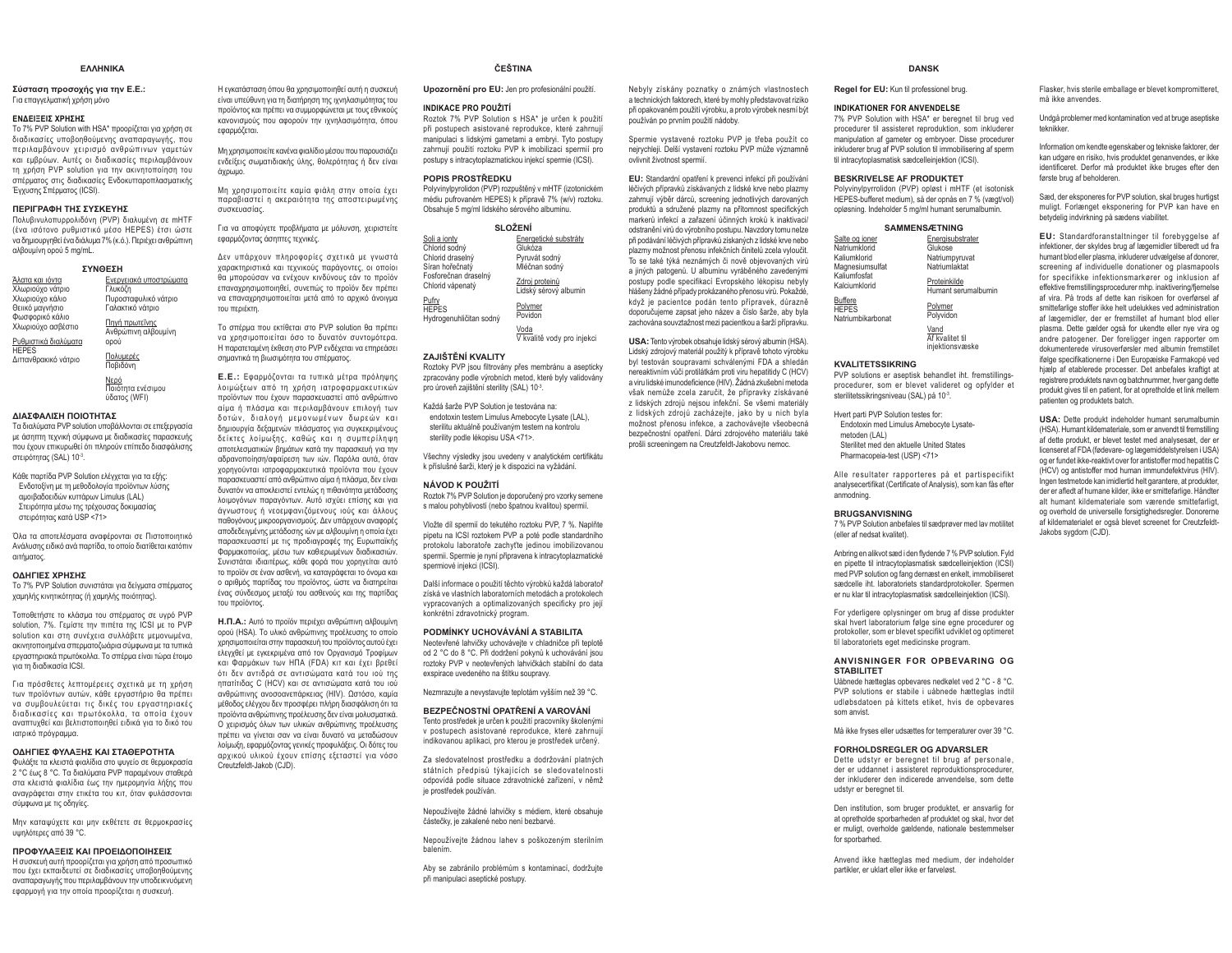### **SUOMI**

### **EU-varoitus:** Vain ammattikäyttöön

#### **KÄYTTÖAIHE**

7% PVP Solution with HSA\* -liuos on tarkoitettu avusteisiin lisääntymistoimenpiteisiin, joihin kuuluu ihmisen gameettien ja alkioiden manipulaatio. Näissä toimenpiteissä<br>PVP-liuosta käytetään siittiöiden paikallaan pitämiseen mikrohedelmöitystoimenpiteissä (ICSI).

### **VÄLINEEN KUVAUS**

Polyvinyylipyrrolidoni (PVP) liuotetaan mHTF:ään (isotoniseen HEPES-puskuroituun liuokseen) niin, että saadaan 7-prosenttinen (w/V) liuos. Sisältää 5 mg/ml ihmisen seerumin albumiinia.

| <b>KOOSTUMUS</b>                  |                                              |  |
|-----------------------------------|----------------------------------------------|--|
| Suolat ja ionit                   | Energiasubstraatit                           |  |
| Natriumkloridi                    | Glukoosi                                     |  |
| Kaliumkloridi                     | Natriumpyruvaatti                            |  |
| Magnesiumsulfaatti                | Natriumlaktaatti                             |  |
| Kaliumfosfaatti<br>Kalsiumkloridi | Proteiinin lähde<br>Ihmisen seerumialbumiini |  |

Puskurit HEPES Natriumbikarbonaatti Polymeeri<br>Povidoni

Vesi Iniektionesteisiin tarkoitetun veden laatuinen

#### **LAADUNVARMENNUS**

PVP-liuokset on kalvosuodatettu ja aseptisesti käsitelty valmistusmenetelmillä, jotka on validoitu vastaamaan steriiliystasoa (SAL) 10-3.

Jokainen PVP Solution -liuoksen erä testataan seuraavilla testeillä:

endotoksiini Limulus Amebocyte Lysate (LAL) -menetelmällä

steriiliys nykyisellä USP-steriiliystestillä <71>.

Kaikki koetulokset ilmoitetaan eräkohtaisesti analyysitodistuksessa, joka on pyynnöstä saatavissa.

### **KÄYTTÖOHJEET**

7% PVP Solution -liuosta suositellaan huonosti liikkuvia (tai heikkolaatuisia) siittiöitä sisältäviin näytteisiin.

Laita siittiöalikvootti 7-prosenttiseen PVP-liuokseen. Täytä mikrohedelmöitykseen (ICSI) käytettävä pipetti PVPliuoksella ja tartu sitten yhteen paikallaan pidettyyn siittiöön laboratorion normaalikäytännön mukaisesti. Siittiö on nyt valmis mikrohedelmöitykseen (ICSI-toimenpiteeseen).

Kunkin laboratorion tulee katsoa lisäohjeet näiden tuotteiden käyttöä varten omista laboratoriokäytäntöja protokollaohjeistaan, jotka on kehitetty ja optimoitu nimenomaan laboratorion omaa terveydenhuoltoohielmaa varten.

### **SÄILYTYSOHJEET JA STABIILIUS**

Säilytä avaamattomat pullot jääkaapissa 2-8 °C:ssa. PVPliuokset ovat stabiileja avaamattomissa pulloissa pakkauksen etikettiin merkittyyn viimeiseen käyttöpäivään saakka, kun niitä säilytetään ohjeiden mukaan.

Ei saa jäätyä eikä altistaa yli 39 °C:n lämpötiloille.

#### **VAROTOIMET JA VAROITUKSET**

Tämä väline on tarkoitettu avusteisiin lisääntymismenetelmiin koulutetun henkilöstön käyttöön; näihin kuuluu välineen käyttöaiheen mukainen tarkoitettu käyttö.

Tämän välineen käyttäjälaitoksen vastuulla on säilyttää tuotteen jäljitettävyys, ja laitoksen on noudatettava jäljitettävyyttä koskevia asianmukaisia kansallisia säännöksiä.

Älä käytä elatusainepulloa, jos siinä näkyy hiukkasia, se on sameaa tai se ei ole väritöntä.

Älä käytä pulloa, jos sen steriili pakkaus ei ole ehjä.

Kontaminaatio-ongelmien välttämiseksi käsittelyssä tulee noudattaa aseptisia menetelmiä.

Tietoja tunnetuista ominaisuuksista ja teknisistä tekijöistä, jotka voisivat aiheuttaa riskejä, jos tuotetta käytettäisiin toistamiseen, ei ole yksilöity; tästä syystä tuotetta ei saa kävttää säiliön ensimmäisen käyttökerran jälkeen.

PVP-liuokselle altistetut siittiöt on käytettävä mahdollisimman nopeasti. Pitempi altistus PVP:lle voi huomattavasti vaikuttaa siittiöiden elinkelpoisuuteen.

EU: Ihmisen verestä tai plasmasta valmistettujen lääkinnällisten tuotteiden käytöstä johtuvien infektioiden toriunnan vakiomenetelmiä ovat luovuttaiien valinta. yksittäisten luovutusten ja plasmapoolien seulonta spesifisten infektiomerkkiaineiden suhteen ia tehokkaiden valmistusvaiheiden käyttäminen virusten inaktivointia tai poistoa varten. Tästä huolimatta ihmisen verestä tai plasmasta valmistettuja lääkevalmisteita käytettäessä ei voida kokonaan sulkea pois tartunnanaiheuttajien siirtymisen mahdollisuutta. Tämä koskee myös tuntemattomia tai kehittyviä viruksia ja muita patogeenejä. Mitään ilmoituksia todetuista virustartunnoista ei ole saatu Euroopan farmakopeamääritysten mukaisesti vakiintuneilla menetelmillä valmistettuun albumiiniin liittyen. On erittäin suositeltavaa, että aina kun tätä tuotetta annetaan potilaalle, tuotteen nimi ja eränumero kirjataan, jotta yhteys potilaan ja tuote-erän välillä säilyy.

**USA:** Tämä tuote sisältää ihmisen seerumin albumiinia (HSA). Tuotteen valmistuksessa käytetyn ihmisperäisen aineen on FDA:n lisensioimilla testipakkauksilla todettu olevan ei-reaktiivista hepatiitti C -viruksen (HCV) vastaaineille ja ihmisen immuunikatoviruksen (HIV) vasta-aineille. Mikään testausmenetelmä ei kuitenkaan tarjoa täydellistä varmuutta siitä, että ihmisperäiset tuotteet eivät aiheuta tartuntaa. Käsittele kaikkea ihmisperäistä materiaalia yleisiä varotoimenpiteitä käyttäen, ikään kuin se voisi aiheuttaa infektion. Lähdeaineiden luovuttajat on seulottu myös CJD:n suhteen.

### **LATVISKI**

**ES brīdinājums:** tikai profesionālai lietošanai.

### **LIETOŠANAS INDIKĀCIJA**

"7% PVP Solution" (7 % PVP šķīdums) ar HSA\* paredzēts lietošanai ar palīglīdzekļiem veicamās reproduktīvās procedūrās, kuras ietver manipulācijas ar cilvēka gametām un embrijiem. Šīs procedūras ietver PVP škīduma izmantošanu spermatozoīdu imobilizācijai, lai veiktu ICSI procedūras

### *IERICES APRAKSTS*

Barotnē *mHTF* (izotoniska HEPES buferbarotne) izškīdināts polivinilpirolidons (PVP), lai pagatavotu 7 % (sv/t) šķīdumu. .<br>Satur 5 mg/ml cilvēka seruma albumīna (Human Serum *Albumin* – *HSA*).

| <b>SASTĀVS</b>      |                                             |  |
|---------------------|---------------------------------------------|--|
| Sāli un ioni        | Enerģijas substrāti                         |  |
| Nātrija hlorīds     | Glikoze                                     |  |
| Kālija hlorīds      | Pirovīnogskābes                             |  |
| Magnija sulfāts     | nātrija sāls                                |  |
| Kālija fosfāts      | Nātrija laktāts                             |  |
| Kalcija hlorīds     | Proteīnu avots                              |  |
| Buferi              | Cilvēka seruma albumīns                     |  |
| <b>HEPES</b>        | Polimēri                                    |  |
| Nātrija bikarbonāts | Povidons                                    |  |
|                     | Ūdens<br>Injekciju ūdens (WFI)<br>kvalitāte |  |

### **KVALITĀTES NODROŠINĀŠANA**

PVP šķīdumi ir aseptiski apstrādāti saskaņā ar apstiprinātām ražošanas procedūrām, kas atbilst sterilitātes garantijas līmenis (sterility assurance level – SAL) 10<sup>-3</sup>.

Katrai "PVP Solution" partijai tiek pārbaudīts tālāk norādītais. endotoksīni - ar Limulus amebocīta lizāta (LAL) metodi. Sterilitāte – ar pašreizējo ASV Farmakopejas (USP) sterilitātes testu <71>.

Visi rezultāti tiek zinoti katrai partijai īpašā analīzes sertifikātā, kas ir pieejams pēc pieprasījuma.

### LIETOŠANAS NORĀDĪJUMI

"7% PVP Solution" ir ieteicams zemas motilitātes (vai sliktas kvalitātes) spermas paraugiem.

levietojiet atdalītu snermatozoīdu 7 % šķidrā PVP šķīdumā lepildiet ICSI pipetē PVP škīdumu un tad satveriet atsevišku, imobilizētu spermatozoīdu saskanā ar laboratorijas standarta protokolu. Tagad spermatozoīds ir sagatavots ICSI procedūrai.

Papildu informācija par šo produktu lietošanu meklējama North Music Controller procedurul aprakstos un protokolos, kas īpaši izstrādāti un optimizēti individuālajai medicīniskajai programmai.

### $GLAB\overline{A}\$  ANAS NORĀDĪJUMI **UN STABILITĀTE**

Uzglabājiet neatvērtus flakonus atdzesētus 2-8 °C. temperatūrā. Uzglabājot kā norādīts, PVP šķīdumi reativeries degradas in the metallity, it is equal to the neature of the metallity of the metallity of the metallity of the metallity of the metallity of the metallity of the metallity of the metallity of the metallity of wattertee maneries eaglase etasintati na

Nesaldēt un nepakļaut par 39 °C augstākas temperatūras iedarhīhai

#### **PIESARDZĪBAS PASĀKUMI UN BRĪDINĀJUMI**

šī ierīce ir lietošanai darbiniekiem, kas apguvuši ar palīglīdzekļiem veicamas reproduktīvās procedūras, arī tādas, kurām šī ierīce ir paredzēta.

Par nrodukta izsekojamības uzturēšanu atbild šīs ierīces lietotāja iestāde, kurai jāievēro valsts noteikumi par izsekojamību, ja tādi ir.

Nelietojiet nevienu flakonu ar barotni, kurā redzamas daļiņas, duļķes vai kuras saturs nav dzidrs un bezkrāsains

Nelietoijet nevienu pudeli, kurai ir bojāts sterilais iesainoiums

Lai izvairītos no kontaminācijas radītām problēmām. rīkojieties, izmantojot asentiskas metodes

Informācija par zināmajām īpašībām un tehniskajām Tpatnībām, kas. produktu lietojot atkārtoti, varētu radīt risku. nav noteikta, tāpēc produktu nedrīkst lietot pēc trauka pirmās lietošanas reizes.

PVP šķīdumam pakļautā sperma ir jāizlieto tik drīz, cik vien iespējams. Paildzināta pakļaušana PVP šķīdumam var būtiski mainīt spermatozoīda dzīvotspēju.

ES: standarta pasākumi, lai novērstu infekcijas, ko izraisa no cilvēka asinīm vai plazmas izgatavoti medikamenti, ir donoru atlase, atsevišķu donoru materiālu un plazmas fondu skrīnings, lai noteiktu konkrētus infekcijas markierus. un efektīvas ražošanas procesā iekļautas darbības, lai inaktivētu/atdalītu vīrusus. Neraugoties uz to ievadot no cilvēka asinīm vai plazmas pagatavotus medikamentus, nevar pilnībā izslēgt infekciozu vielu pārnešanas iespēju. Tas attiecas arī uz nezināmiem vai jaunatklātiem vīrusiem un citiem patogēniem. Nav ziņots par pierādītiem vīrusu pārnešanas gadījumiem, lietojot albumīnu, kas izgatavots ar vispāratzītiem paņēmieniem saskaņā ar Eiropas Farmakopejas specifikācijām. Ir stingri ieteicams, katru reizi pacientam ievadot šo produktu, pierakstīt produkta nosaukumu un sērijas numuru. Iai saglabātu saikni starp pacientu un produkta sēriju.

ASV: šis produkts satur cilvēka seruma albumīnu (HSA). Cilvēka izcelsmes materiāls, kas izmantots šā produkta izgatavošanā, ir pārbaudīts ar FDA apstiprinātiem komplektiem, un konstatēts, ka tas nereaģē ar antivielām pret C hepatītu (HCV) un antivielām pret cilvēka imūndeficīta vīrusu (HIV). Tomēr neviena testa metode pilnībā negarantē to, ka no cilvēka izcelsmes materiāla iegūti produkti nebūs infekciozi. Ar visiem cilvēka izcelsmes materiāliem rīkojieties tā, it kā tie spētu pārnest infekciju, ievērojot vispārējus piesardzības pasākumus. Izmantojamā materiāla donori tikuši pārbaudīti arī attiecībā uz KJS.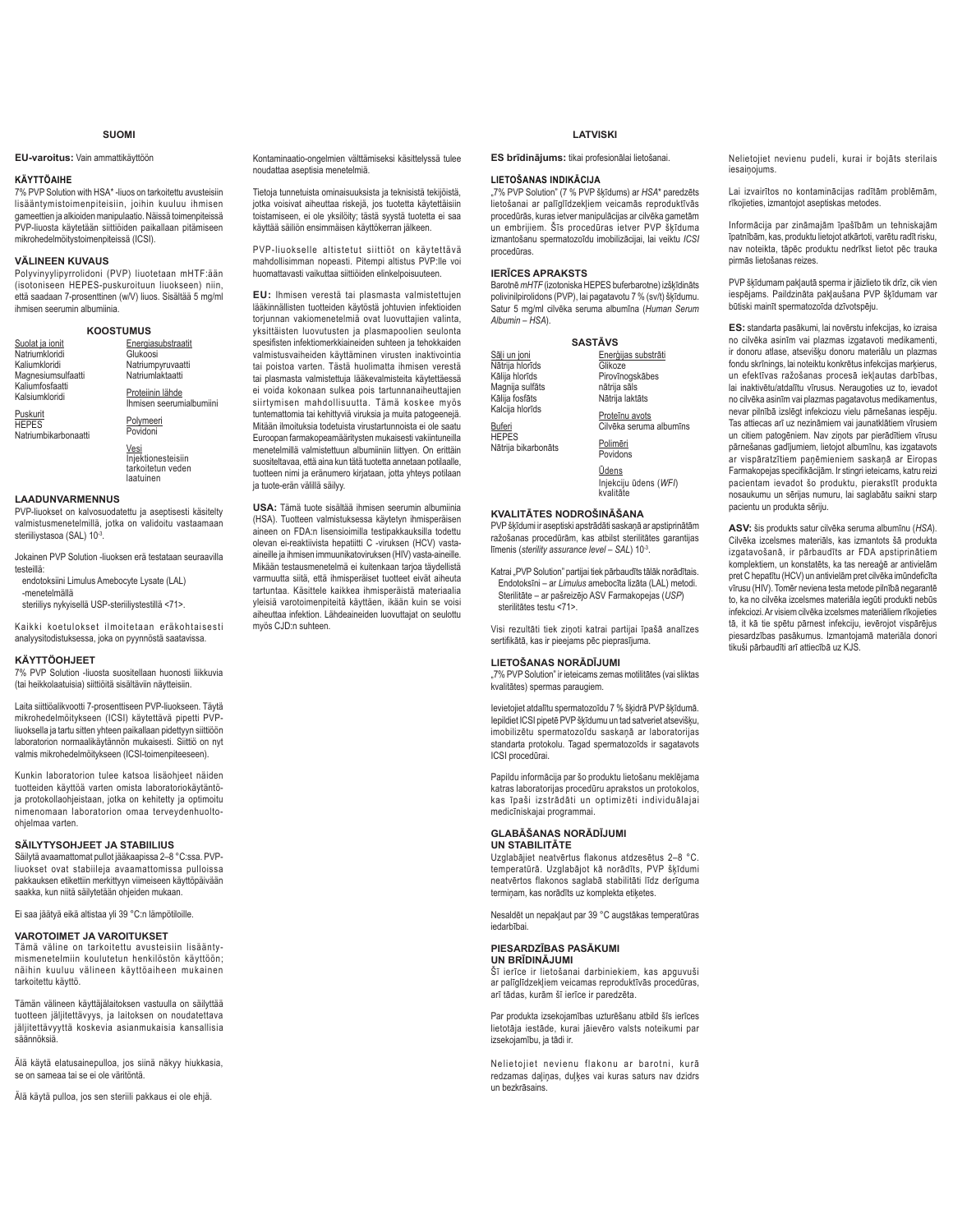#### **NEDERLANDS**

**Waarschuwing (EU):** Alleen voor professioneel gebruik.

#### **INDICATIE VOOR GEBRUIK**

7% PVP Solution met HSA\* is bedoeld voor gebruik bij deassisteerde voortolantingsprocedures waarbij gameet- en embryomanipulatie bij de mens plaatsvindt. Tot deze procedures behoort het gebruik van PVP Solution voor het immobiliseren van sperma voor intracytoplasmatische snerma-injectie (ICSI)-procedures

#### **BESCHRIJVING VAN HET HULPMIDDEL**

 Polyvinylpyrrolidon (PVP) opgelost in mHTF (een isotoon HEPES-gebufferd medium) voor het maken van een 7%  $(q/v)$  oplossing. Bevat 5 mg/ml menselijk serumalbumine.

| <b>SAMENSTELLING</b>                                 |                                      |
|------------------------------------------------------|--------------------------------------|
| Zouten en ionen                                      | Energiesubstraten                    |
| Natriumchloride                                      | Glucose                              |
| Kaliumchloride                                       | Natriumpyruvaat                      |
| Magnesiumsulfaat                                     | Natriumlactaat                       |
| Kaliumfosfaat<br>Calciumchloride                     | Eiwitbron<br>Menselijk serumalbumine |
| <b>Buffers</b><br><b>HEPES</b><br>Natriumbicarbonaat | Polymeer<br>Povidon                  |

Water Farmaceutisch kwaliteitswater (WFI)

#### **KWALITEITSBORGING**

PVP-oplossingen worden op aseptische wijze verwerkt volgens productieprocedures die zijn gevalideerd voor een Sterility Assurance Level (SAL) van 10-3.

Elke partij PVP Solution is getest op: Endotoxine middels de Limulus Amebocyte Lysate (LAL)-methode Steriliteit middels de huidige Amerikaanse Farmacopee (USP) steriliteitstest <71>

Alle resultaten worden gerapporteerd op een partijspecifiek analysecertificaat dat op verzoek beschikbaar is.

#### **GEBRUIKSAANWIJZING**

 De 7% PVP Solution wordt aanbevolen voor spermamonsters met een lage motiliteit (of van slechte kwaliteit).

Plaats een hoeveelheid sperma in de vloeibare 7% PVP Solution. Vul een ICSI-pipet met PVP Solution en vang vervolgens enkelvoudig, geïmmobiliseerd sperma op volgens standaard laboratoriumprotocollen. Het sperma is nu klaar voor de ICSI-procedure.

Voor aanvullende informatie over het gebruik van deze producten dienen alle laboratoria hun eigen laboratoriumprocedures en -protocollen te raadplegen die speciaal zijn ontwikkeld en geoptimaliseerd voor uw individueel medisch programma.

#### **BEWAARINSTRUCTIES EN STABILITEIT**

Bewaar de ongeopende flacons gekoeld bij een temperatuur van 2 °C tot 8 °C. PVP-oplossingen zijn stabiel in ongeopende flacons tot de houdbaarheidsdatum die op het etiket van de kit is vermeld, mits het product volgens de instructies worden bewaard.

Niet invriezen of blootstellen aan temperaturen hoger dan 39 °C.

#### **VOORZORGSMAATREGELEN EN WAARSCHUWINGEN**

 Dit hulpmiddel is bedoeld voor gebruik door personeel dat opgeleid is in geassisteerde voortplantingsprocedures, inclusief de aangegeven toepassing waarvoor het hulpmiddel is bedoeld.

De instelling waarin dit hulpmiddel wordt gebruikt, is verantwoordelijk voor het hehoud van de traceerhaarheid van het product en moet, waar van toepassing, voldoen aan de nationale voorschriften met betrekking tot traceerbaarheid.

Gebruik geen flacons met een medium dat (vaste) deeltjes bevat, troebel of niet kleurloos is.

Gebruik geen flessen waarvan de steriele verpakking beschadigd is.

Gebruik aseptische methoden om besmettingsproblemen te vermiiden

Er is geen informatie vermeld over bekende eigenschappen en technische factoren die bij hergebruik van het product een risico kunnen opleveren. Om die reden mag het product na het eerste gebruik van de verpakking niet worden hergebruikt

Sperma dat is blootgesteld aan PVP Solution dient zo snel mogelijk te worden gebruikt. Een langere blootstelling aan PVP kan aanzienlijke gevolgen hebben voor de levensvatbaarheid van het sperma.

**EU:** Tot de standaardmaatregelen ter voorkoming van infecties door gehruik van geneesmiddelen die hereid zijn uit menselijk bloed of plasma behoren de selectie van donors, de screening van individuele donaties en plasmapools op specifieke infectiemarkers en de toepassing van effectieve fabricagestappen voor de inactivatie/verwiidering van virussen. Desondanks kan bij toediening van geneesmiddelen bereid uit menselijk bloed of plasma de kans op overdracht van infectieuze agentia niet volledig worden uitgesloten. Dit geldt ook voor onbekende of toekomstige virussen en andere pathogenen. Er zijn geen meldingen ontvangen van bewezen virusoverdrachten bij albumine dat met behulp van gevestigde processen volgens de specificaties van Europese Farmacopee is gefabriceerd. U wordt dringend aangeraden om telkens als dit product aan een patiënt wordt toegediend, de naam en het partijnummer van het product te noteren, zodat er een link blijft bestaan tussen de natiënt en de productoartii.

VS: Dit product bevat menselijk serumalbumine (HSA). Het menselijk bronmateriaal dat wordt gebruikt bij de vervaardiging van dit product is getest met door de Amerikaanse Inspectiedienst voor Voedingsen Geneesmiddelen (FDA) goedgekeurde kits. Daaruit is gebleken dat het niet reageert op de antistoffen voor hepatitis C (HCV) en antistoffen voor het menselijk immunodeficiëntievirus (hiv). Geen enkele testmethode kan echter volledige zekerheid bieden dat de uit menselijke bronnen verkregen producten niet besmettelijk zijn. Ga met al het menselijk bronmateriaal om alsof het infecties kan overdragen en neem universele voorzorgsmaatregelen. Donors van het bronmateriaal zijn tevens gescreend op de ziekte van Creutzfeldt-Jakob (CJD).

**POLSKI**

#### Uwaga obowiązująca w UE: Wyłącznie do użytku profesjonalnego

#### **PRZEZNACZENIE**

Produkt 7% PVP Solution z HSA\* jest przeznaczony do użycia w procedurach wspomaganego rozrodu, które obejmują manipulacje ludzką gametą i zarodkiem. Procedury te obejmuja wykorzystanie roztworu PVP do unieruchomienia spermy do procedur ICSI.

#### **OPIS WYROBU**

 Poliwinylopirolidon (PVP) rozpuszczony w mHTF Lizotoniczna, buforowana pożywka HEPES), tworząc roztwór 7% (w/o). Zawiera 5 mg/ml albuminy surowicy ludzkiei

| <b>SKŁAD</b>                                |                                             |  |
|---------------------------------------------|---------------------------------------------|--|
| Sole i jony<br>Chlorek sodu                 | Substraty energetyczne<br>Glukoza           |  |
| Chlorek potasu                              | Pirogronian sodu                            |  |
| Siarczan magnezu                            | Mleczan sodu                                |  |
| Fosforan potasu<br>Chlorek wapnia           | Źródło białka<br>Albumina surowicy ludzkiej |  |
| Bufory<br><b>HEPES</b><br>Wodoroweglan sodu | Polimer<br>Powidon                          |  |
|                                             | Woda                                        |  |

<u>Woda</u><br>Woda o jakości WFI

### **ZAPEWNIANIE JAKOŚCI**

Roztwory PVP są przetwarzane aseptycznie zgodnie z procedurami wytwarzania, które zostały zweryfikowane w celu osiągnięcia bezpiecznego poziomu zapewniania sterylności (SAL) wynoszącego 10<sup>-3</sup>.

Każda seria roztworu PVP Solution jest testowana pod katem:

Fodotoksyn metoda Limulus Amebocyte Lysate (LAL) Sterylności, zgodnie z najnowszym badaniem sterylności wg Farmakopei Amerykańskiej (USP) <71>

Wszystkie wyniki sa notowane na swoistym dla danei serii Świądectwie analizy, które jest dostepne na żadanie.

#### **INSTRUKCJA UŻYCIA**

Zastosowanie 7% roztworu PVP Solution jest zalecane w przypadku słabej ruchliwości (lub niskiej jakości) próbek nasienia.

Umieścić porcie spermy w płynnym. 7-procentowym roztworze PVP. Wypełnić pipetę ICSI roztworem PVP, a następnie uchwycić pojedynczą, unieruchomioną sperme w sposób zgodny ze standardowymi protokołami laboratoryjnymi. Sperma jest wówczas gotowa do zabiegu ICSI.

Szczegółowe informacie o wykorzystaniu tych produktów należy zweryfikować w wewnetrznych procedurach oraz protokołach laboratorium, które opracowano i zoptymalizowano pod kątem poszczególnych programów medycznych.

### **INSTRUKCJE DOTYCZACE PRZECHOWYWANIA I STABILNOŚCI**

Nieotwarte fiolki należy przechowywać w chłodziarce w temperaturze od 2 do 8°C. Przy przechowywaniu roztworów PVP zgodnie ze wskazówkami pozostają one stabilne do upływu terminu ważności podanego na etykiecie zestawu.

Nie zamrażać i nie poddawać oddziaływaniu temperatury wyższej niż 39°C.

#### ŚRODKI OSTROŻNOŚCI I OSTRZEŻENIA

Wyrób ten jest przeznaczony do użytku przez personel przeszkolony w procedurach wspomaganego rozrodu obejmujących wskazane zastosowanie, dla którego to urządzenie jest przeznaczone.

Ośrodek użytkownika, w którym stosowany jest ten wyrób, odpowiada za zachowanie identyfikowalności produktu i musi nostenować zgodnie z krajowymi przenisami dotyczącymi identyfikowalności, jeśli mają one zastosowanie.

Nie używać fiolki z pożywka, jeżeli wykazuje ona obecność czastek stałych, zamolenia lub nie jest bezharwna

Nie korzystać z butelek, w przypadku których sterylne onakowanie zostało naruszone

W celu unikniecia problemów zwiazanych z zanieczyszczeniem z produktem należy obchodzić się stosując techniki aseptyczne.

Nie są dostępne informacje na temat znanych właściwości i parametrów technicznych, które mogą stwarzać ryzyko podczas ponownego użycia produktu. Z tego względu nie należy używać produktu po pierwszym użyciu zawartości danego pojemnika.

Spermę poddaną działaniu roztworu PVP należy wykorzystać tak szybko jak to możliwe. Długotrwałe działanie roztworu PVP może w znaczący sposób wpłynąć na przydatność spermy

**UE:** Standardowe środki zapobiegania zakażeniom wynikającym z używania produktów medycznych przygotowanych z ludzkiej krwi lub osoczą obejmują dobór .<br>dawców, badania przesięwowe pojedynczych donacji krwi i pul osocza pod względem swoistych znaczników zakażeń oraz stosowanie skutecznych kroków w produkcji w celu inaktywacji/usuwania wirusów. Mimo to w przypadku podawania produktów leczniczych przygotowanych z ludzkiej krwi lub osocza nie można całkowicie wykluczyć możliwości przeniesienia czynników zakaźnych. Odnosi sie to także do nieznanych lub rozwijających się wirusów badź innych patogenów. Nie ma żadnych doniesień o potwierdzonym przeniesieniu wirusów dla albuminy wytwarzanej w ustalonym procesie, zgodnie ze specyfikacjami Farmakopei Europejskiej. Zdecydowanie zalecane jest, by każdorazowo - podczas podawania nacientce produktu — zanisać nazwe i numer serij produktu aby zachować powiązanie pomiędzy pacjentką a serią produktu. który otrzymała.

**USA:** Ten produkt zawiera albumine surowicy ludzkiej (HSA). Materiał pochodzenia ludzkiego użyty do wyprodukowania tego produktu przebadano za pomoca zestawów dopuszczonych przez Agencję ds. Żywności Leków (FDA) oraz określono, że nie wykazuje on reakcji na przeciwciała przeciw wirusowi zapalenia watroby typu C (HCV) ani na przeciwciała przeciwko ludzkiemu wirusowi niedoboru odporności (HIV). Jednakże żadna z metod whyth nie gwarantuje całkowitej newności że produkty pochodzenia ludzkiego nie są zakaźne. Ze wszystkimi produktami pochodzenia ludzkiego należy postępować tak, jakby mogły przenieść one zakażenie, stosując uniwersalne ,<br>środki ostrożności. Dawcy tych materiałów źródłowych zostali także przebadani na obecność choroby Creutzfeldta-Jakoba (CJD).

**ROMÂNĂ** 

**Avertizare UE:** Numai pentru uz profesional

#### **INDICATIE DE UTILIZARE**

 $\overline{C}$ lor  $C$ lor

7% PVP Solution with HSA\* se utilizează în proceduri de reproducere asistată care includ manipularea gametilor și a embrionilor de origine umană. Aceste proceduri includ utilizarea solutiei PVP nentru imobilizarea spermatozoizilor în vederea procedurilor ICSI.

#### **DESCRIEREA DISPOZITIVULUI**

Polivinil-pirlolidonă (PVP) dizolvată în mHTF (un mediu izoton tamponat cu HEPES) pentru a realiza o solutie 7% (greutate/volum). Conține 5 mg/ml albumină serică umană.

#### COMPOZITIE

| Săruri si ioni                                        | Substraturi energetice                     |
|-------------------------------------------------------|--------------------------------------------|
| Clorură de sodiu                                      | Glucoză                                    |
| Clorură de potasiu                                    | Piruvat de sodiu                           |
| Sulfat de magneziu                                    | Lactat de sodiu                            |
| Fosfat de potasiu<br>Clorură de calciu                | Sursă de proteine<br>Albumină serică umană |
| Solutii tampon<br><b>HEPES</b><br>Bicarbonat de sodiu | Polimer<br>Povidonă                        |
|                                                       |                                            |

<u>Apă</u><br>Calitate WFI (water for injection) [apă sterilă pentru injectiil

#### **ASIGURAREA CALITĂTII**

Solutiile PVP sunt prelucrate aseptic conform unui proces de fabricație validat pentru a respecta un nivel de asigurare a sterilității (SAL) de 10-3.

Fiecare lot de PVP Solution este supus următoarelor teste: endotoxina prin metoda Limulus Amebocyte Lysate (LAL) sterilitatea prin testul de sterilitate actual prevăzut de Farmaconeea Americană <71>

Toate rezultatele se înregistrează într-un Certificat de analiză separat pentru fiecare lot, care se eliberează la cerere.

### **INSTRUCTIUNI DE UTILIZARE**

7% PVP Solution se recomandă nentru specimene de spermatozoizi cu motilitate redusă (sau de calitate slabă).

Puneti o parte alicotă de spermatozoid în solutie lichidă PVP de 7%. Umpleti pipeta ICSI cu solutie PVP si apoi captati un spermatozoid individual imobilizat în conformitate cu protocoalele standard de laborator. Spermatozoidul este acum gata pentru procedura ICSI.

Pentru detalii suplimentare privind folosirea acestor produse, fiecare laborator trebuje să își consulte propriile proceduri si protocoale de laborator, care au fost elahorate si ontimizate snecial nentru programul dvs medical individual.

### **INSTRUCTIUNI PENTRU PĂSTRARE** SI STABILITATE

Păstrati fiolele nedeschise refrigerate la temperaturi între 2 si 8 °C. Solutiile PVP sunt stabile în fiolele nedeschise nână la data de expirare indicată ne eticheta instrumentarului când este denozitat conform instructiunilor

Nu congelați și nu expuneți la temperaturi mai mari de 39 °C.

#### **PRECAUTII SI AVERTISMENTE**

Acest dispozitiv este conceput pentru a fi utilizat de către personal instruit în procedurile de reproducere asistată care includ întrebuintarea pentru care a fost conceput dispozitivul.

Institutia care utilizează acest dispozitiv este responsabilă pentru mentinerea trasabilitătii produsului și trebuie să respecte normele nationale referitoare la trasabilitate. când este cazul.

#### Nu utilizați nicio fiolă cu mediu care prezintă urme de particule în suspensie, care este tulbure sau care nu este incolor.

Nu utilizati niciun flacon al cărui ambalai steril a fost deteriorat.

Pentru a evita probleme de contaminare, manevrati folosind tehnici aseptice.

Nu s-au identificat informatii despre caracteristicile cunoscute și factorii tehnici care ar nuțea să prezinte un risc dacă produsul ar trebui reutilizat, așadar, produsul pu va fi folosit dună utilizarea inițială a reciniențului

Spermatozoizii expusi la PVP trebuie folositi cât mai curând posibil. Expunerea prelungită la PVP poate afecta semnificativ viabilitatea spermatozoizilor.

**UE:** Măsurile standard de prevenire a infectiilor care apar din cauza folosirii produselor medicinale preparate din Sânge Jiman sali nasmă Jimană presiiniin selectarea donatorilor analizarea donatiilor individuale și a băncilor de plasmă pentru depistarea markerilor specifici de infectii si includerea unor etape de fabricatie eficiente pentru anihilarea/eliminarea virusurilor. În ciuda acestora, când se administrează produse medicinale preparate din sânge uman sau plasmă umană, posibilitatea de a se transmite agenti infectiosi nu poate fi exclusă în totalitate. Acest lucru este valabil si pentru virusurile necunoscute sau noi si alti agenti patogeni. Nu s-au raportat cazuri de transmitere dovedită de virusuri prin albumină fabricată prin procedee conventionale în conformitate cu specificațiile Farmacopeei Europene, Recomandăm insistent ca. de fiecare dată când Se administrează acest produs unui pacient, să se înregistreze numele și numărul lotului produsului, pentru a mentine o legătură între pacient si lotul produsului.

SUA: Acest produs conține albumină serică umană (HSA). Materialul din surse umane folosit la fabricarea acestui produs a fost testat cu ajutorul truselor autorizate de FDA (Food and Drug Administration) [Agenția pentru alimente și medicamente] si s-a constatat că nu este reactiv la anticorpii hepatitei C (HCV) si la anticorpii virusului imunodeficientei umane (HIV). Cu toate acestea, nicio metodă de testare nu oferă siguranta deplină că produsele derivate din surse umane nu sunt infectioase. Manevrati toate materialele din Surse umane ca si cum ar nutea să transmită infectii aplicând măsurile de precauție general valabile. Donatorilor de materiale sursă le-au fost efectuate analize și pentru depistarea bolii Creutzfeldt-Jakob (CJD).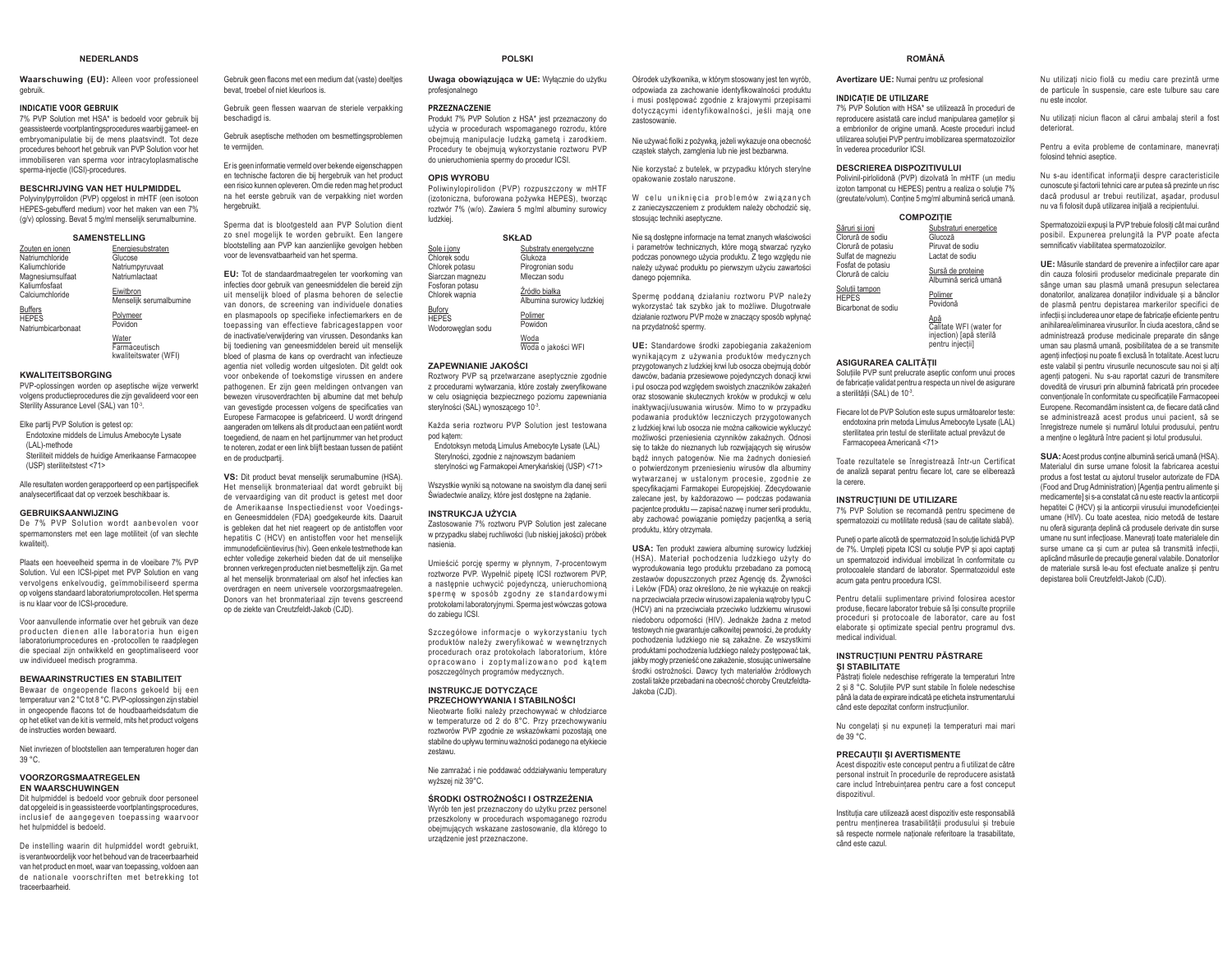### **SVENSKA**

### **EU – Obs!** Endast för professionellt bruk

### **INDIKATIONER**

7 % PVP Solution with HSA\* är avsedd för användning vid procedurer för assisterad befruktning som inkluderar manipulering av humana gameter och embryon. Dessa procedurer innefattar användning av PVP-lösning för immobilisering av spermier för intracytoplasmatisk spermieinjektion (ICSI).

### **PRODUKTBESKRIVNING**

Polyvinylpyrrolidon (PVP) löst i mHTF (ett isotont HEPESbuffrat medium) för framställning av en 7 % (w/v) lösning. Innehåller 5 mg/ml humant serumalbumin.

#### **SAMMANSÄTTNING** Salter och joner **Natriumklorid** Kaliumklorid **Energisubstrat Glukos** Natriumpyruvat

| Magnesiumsulfat                                       | Natriumlaktat                       |
|-------------------------------------------------------|-------------------------------------|
| Kaliumfosfat<br>Kalciumklorid                         | Proteinkälla<br>Humant serumalbumin |
| <b>Buffertar</b><br><b>HEPES</b><br>Natriumbikarbonat | Polymer<br>Povidon                  |

<u>Vatten</u><br>Vatten för injektion (WFI)

### **KVALITETSSÄKRING**

PVP-lösningarna är aseptiskt bearbetade enligt tillverkningsförfaranden som har validerats för att uppfylla en sterilitetsnivå (SAL, Sterility Assurance Level) på 10-3

Varje lot PVP Solution testas med avseende på: endotoxin, med användning av LAL-metod (Limulus

Amebocyte Lysate) sterilitet, med användning av aktuellt USPsterilitetstest <71>

Alla resultat rapporteras på ett lotspecifikt analyscertifikat (Certificate of Analysis) som kan fås på begäran.

### **BRUKSANVISNING**

7 % PVP Solution rekommenderas för spermaprover med låg motilitet (eller dålig kvalitet).

Placera en alikvot av sperman i flytande PVP-lösning, 7 %. Fyll pipetten för intracytoplasmatisk spermieinjektion (ICSI) med PVP-lösning och fånga sedan upp enstaka, immobiliserade spermier enligt standardiserat laboratorieprotokoll. Spermierna är nu redo för intracytoplasmatisk spermieinjektion (ICSI).

För ytterligare information om användning av dessa produkter bör varje laboratorium konsultera sina egna laboratorieförfaranden och -protokoll som utvecklats och optimerats särskilt för det egna medicinska programmet.

### **FÖRVARINGSANVISNINGAR OCH HÅLLBARHET**

Oöppnade ampuller ska förvaras i kylskåp vid 2–8 °C. PVP-lösningar i oöppnade ampuller är hållbara fram till det utgångsdatum som anges på satsetiketten, vid förvaring enligt anvisningarna.

Får ej frysas eller exponeras för temperaturer över 39 °C.

### **FÖRSIKTIGHETSÅTGÄRDER OCH**

**VARNINGAR**

Denna produkt är avsedd att användas av personal med utbildning i procedurer för assisterad befruktning som omfattar den indicerade tillämpning som produkten är avsedd för.

Den institution där denna produkt används ansvarar för att unnrätthålla produktens snårbarhet och måste följa nationella förordningar avseende spårbarhet där så är tillämpligt.

Använd inga ampuller med medium som innehåller partiklar, är grumligt eller inte är färglöst.

Flaskor vars sterila förpackning inte är intakt får inte användas.

Använd aseptisk teknik vid hantering, så att kontamination undviks.

Information om kända egenskaper och tekniska faktorer som skulle kunna utgöra en risk om produkten skulle komma att återanvändas föreligger inte och därför får produkten inte användas igen efter den första användningen av behållaren.

Spermier som exponeras för PVP-lösning ska användas snarast möjligt. Förlängd exponering för PVP kan signifikant påverka spermiernas viabilitet.

**EU:** Standardåtgärder för att förhindra infektion orsakad av användning av medicinska produkter framställda av humant blod eller human plasma inkluderar selektion av givare, screening av individuella donerade enheter och plasmapooler för specifika infektionsmarkörer samt införlivande av effektiva tillverkningssteg för inaktivering/ avlägsnande av virus. Trots detta kan risken för överföring av infektiösa agens vid administrering av medicinska produkter framställda av humant blod eller human plasma inte helt uteslutas. Detta gäller även okända eller nya virus och andra patogener. Det finns inga rapporter om bevisad virusöverföring via albumin framställt genom etablerade förfaranden enligt den europeiska farmakopéns specifikationer. Det rekommenderas starkt att denna produkts namn och batchnummer antecknas varje gång produkten administreras till en patient, så att produktbatchen ifråga kan förknippas med patienten.

**USA:** Denna produkt innehåller humant serumalbumin (HSA). Humant källmaterial som använts vid framställningen av denna produkt har testats med satser licensierade av FDA (Food and Drug Administration i USA), och befunnits vara icke-reaktiva för antikroppar mot hepatit C (HCV) samt antikroppar mot humant immunbristvirus (HIV). Det finns dock ingen testmetod som fullständigt kan garantera att produkter framställda av humant källmaterial inte är infektiösa. Hantera allt material av humant ursprung som om det vore smittförande, med användning av universella försiktighetsåtgärder. Givarna av källmaterialet har också screenats för Creutzfeldt-Jakobs siukdom.

### **EESTI KEEL**

**ELi hoiatus:** üksnes kutsealaseks kasutamiseks.

### **NÄIDUSTUS KASUTAMISEKS**

7% PVP Solution HSA-ga\* on mõeldud kasutamiseks abistatud viljastamisprotseduurides, mille käigus tehakse inimese suguraku ja embrüo manipulatsiooni. Nende protseduuride hulka on arvatud PVP kasutamine sperma immobiliseerimiseks spermatosoidi intratsütoplasmaatilise ministration of perministers.<br>injektsiooni (ICSI) protseduurideks.

### **SEADME KIRJELDUS**

Polüvinüülpürrolidoon (PVP) lahustatuna lahuses mHTF (isotooniline HEPESiga puhverdatud sööde), et saavutada 7% (w/v) lahus. Sisaldab 5 mg/ml inimese seerumi albumiini.

| <b>KOOSTIS</b>                                      |                                          |
|-----------------------------------------------------|------------------------------------------|
| Soolad ja ioonid                                    | Energia substraadid                      |
| Naatriumkloriid                                     | Glükoos                                  |
| Kaaliumkloriid                                      | Naatriumpüruvaat                         |
| Magneesiumsulfaat                                   | Naatriumlaktaat                          |
| Kaaliumfosfaat<br>Kaltsiumkloriid                   | Valguallikas<br>Inimese seerumi albumiin |
| Puhvrid<br><b>HEPES</b><br>Naatriumvesinikkarbonaat | Polümeer<br>Povidoon                     |
|                                                     | Vesi<br>WFI kvaliteet                    |

### **KVALITEEDI TAGAMINE**

PVP lahused on aseptiliselt töödeldud valideeritud tootmismeetodite kohaselt, mis garanteerivad steriilsuse tagamise tasandi (SAL) 10-3.

Iga PVP Solutioni partiid kontrollitakse järgmiselt:

endotoksiini määramine limuluse amöbotsüüdi lüsaadi (LAL) meetodil;

steriilsus kehtiva USP steriilsustestiga <71>.

Kõik tulemused on avaldatud konkreetset partiid puudutavas DQDOVLVHUWL¿NDDGLVPLGDY}LWHVRRYLNRUUDOWDRWOHGD

### **KASUTUSJUHEND**

Lahust 7% PVP Solution soovitatakse vähese liikuvusega Y}LPDGDODNYDOLWHHGLJDVSHUPDSURRYLGHMDRNV

Pange sperma alikvoot vedelasse 7% PVP lahusesse. Täitke spermatosoidi intratsütoplasmaatilise injektsiooni (ICSI) pipett PVP lahusega ja siis püüdke üksikuid immobiliseeritud spermarakke labori tavapärase protokolli järgi. Sperma on nüüd valmis spermatosoidi intratsütoplasmaatiliseks injektsiooniks (ICSI).

Lisateabe saamiseks nende toodete kasutamise kohta peavad laborid tutvuma oma protseduuride ja protokollidega, mis on välja töötatud ja<br>optimeeritud spetsiaalselt nende individuaalse meditsiiniprogrammi jaoks.

### **SÄILITUSJUHISED JA STABIILSUS**

Hoidke avamata viaalid külmkapis temperatuuril 2–8 °C. PVP lahused on avamata viaalides stabiilsed komplekti etiketile märgitud tähtpäevani, kui neid säilitada juhiste järgi.

Ärge külmutage ega hoidke temperatuuril üle 39 °C.

### **ETTEVAATUSABINÕUD JA HOIATUSED**

See seade on ette nähtud kasutamiseks tervishoiutöötajatele, kes on saanud koolituse abistatud viliastamisprotseduuride, kaasa arvatud selle seadme sihtotstarbelise kasutamise alal.

Vahendit kasutav asutus vastutab toote jälgitavuse eest ja peab vajaduse korral järgima jälgitavust puudutavaid riiklikke eeskiriu

Ärge kasutage söödet viaalist, milles on märgata osakesi või hägusust või milles sisalduv sööde ei ole värvitu.

Ärge kasutage ühtegi pudelit, mille steriilne pakend on kahjustunud.

Saastumise vältimiseks käsitsege vahendeid aseptilist tehnikat kasutades.

Teavet teadaolevate omaduste ja tehniliste tegurite kohta, mis võivad tekitada ohtu toote taaskasutamisel, ei ole leitud ning seetõttu ei tohi toodet pärast anuma esmakasutust uuesti kasutada.

PVP lahusega kokku puutunud spermat tuleb kasutada nii pea kui võimalik. Pikem kokkupuude PVPga võib oluliselt mõjutada sperma elujõulisust.

**EL:** inimverest või -plasmast valmistatud ravimite manustamisega kaasneva infektsiooniohu vältimiseks kasutatakse standardmeetmetena mh doonorite valimist, individuaalse doonorvere ja kokkusegatud plasma skriinimist spetsiifiliste infektsioonimarkerite suhtes ning selliste tootmisprotsesside rakendamist, mis inaktiveeriksid või hävitaksid tõhusalt viiruseid. Hoolimata sellest ei saa inimverest või -plasmast valmistatud ravimite manustamisel täielikult välistada infektsioonikandiate ülekandumist See kehtib ka senitundmatute või uute viiruste ja teiste patogeenide kohta. Puuduvad tõendid viiruse ülekandumise kohta Euroopa Farmakopöa spetsifikatsioonidele vastava tootmisprotsessiga saadud albumiini vahendusel. Selleks et hoida seost patsiendi ja tootepartii vahel, on tungivalt soovitatav, et iga kord, kui patsiendile manustatakse seda toodet, märgitakse üles toote nimetus ja partij number.

**USA:** toode sisaldab inimese seerumi albumiini (HSA). Selle preparaadi tootmisel kasutatud inimpäritoluga lähtematerjali on testitud USA Toidu- ja Ravimiameti (FDA) litsentsitud katsekomplektidega ning on leitud, et need on C-hepatiidi (HCV) antikehade ja inimese immuunpuudulikkuse viiruse (HIV) antikehade suhtes mittereaktiivsed. Siiski ei taga ükski testimismeetod täielikult, et inimpäritoluga tooted on infektsioonivabad. Käsitsege kõiki inimpäritoluga lähtematerjale nakkust edastada võiva materjalina ja rakendage üldisi ettevaatusabinõusid. Algmaterjali doonoreid on skriinitud ka CJD suhtes.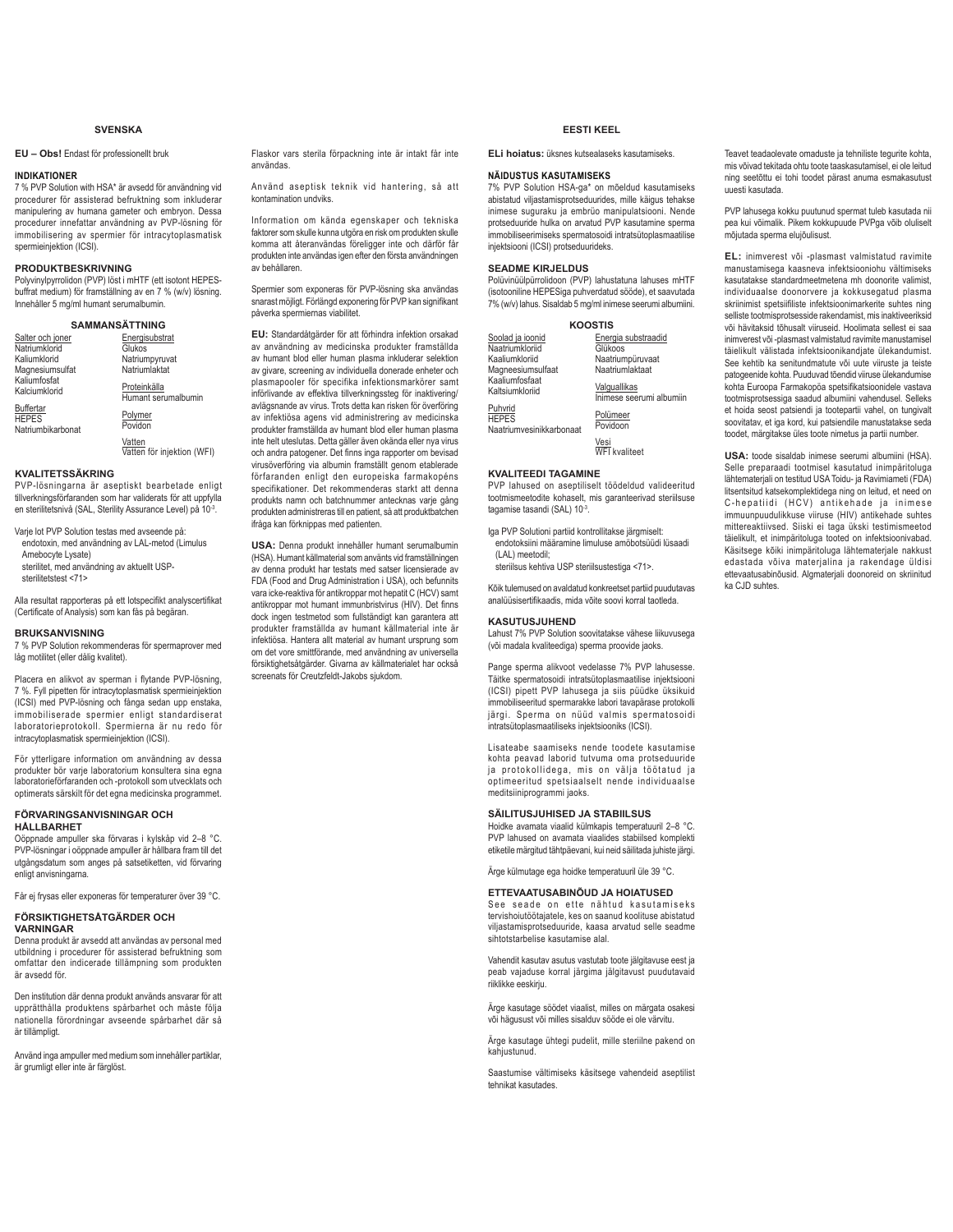#### **MAGYAR**

**EU figyelmeztetés:** Kizárólag professzionális felhasználásra.

### **FELHASZNÁLÁSI JAVALLATOK**

 A HSA-val kiegészített 7%-os PVP Solution\* humán gaméták és embriók manipulálását magába foglaló asszisztált reprodukciós eljárásokban történő alkalmazásra szolgál. Ezek az eliárások tartalmazzák a PVP oldat alkalmazását sperma immobilizálására intracitoplazmikus spermainiekciós eliárásoknál (ICSI).

#### **TERMÉKISMERTETÉS**

 Polivinil-pirrolidon (PVP) mHTF-ben (egy izotóniás HEPESpufferolt médiumban) oldva úgy, hogy 7% (w/v)-os oldatot adjon. 5 mg/ml humán szérumalbumint tartalmaz.

| Sók és ionok                     | Energiaszubsztrátok                     |
|----------------------------------|-----------------------------------------|
| Nátrium-klorid                   | Glükóz                                  |
| Kálium-klorid                    | Nátrium-piruvát                         |
| Magnézium-szulfát                | Nátrium-laktát                          |
| Kálium-foszfát<br>Kalcium-klorid | Fehérjeforrás<br>Humán szérumalbumin    |
| Pufferek<br><b>HEPES</b>         | Polimer<br>Povidon                      |
| Nátrium-bikarbonát               |                                         |
|                                  | Víz<br>Injekcióhoz való<br>minőségű víz |

### **MINŐSÉGBIZTOSÍTÁS**

 A PVP oldatok aszeptikusan készültek olyan gyártási eljárásokkal, amelyek 10<sup>-3</sup> sterilitásbiztonsági szintre (SAL) validáltak.

A PVP Solution készítmény minden egyes tételét vizsgálták a következőkre:

endotoxinra limulus amőbocita lizátum (LAL) módszerrel; sterilitásra a jelenlegi Amerikai Gyógyszerkönyv <71>

sterilitási vizsgálatával.

Minden eredményről jelentés készül egy tételspecifikus matern recentlinger greened medal eggs terms.

#### **HASZNÁLATI UTASÍTÁS**

 A 7%-os PVP Solution alacsony motilitású (vagy gyenge minőségű) ondómintákhoz javallott.

Helyezze a sperma aliquotját cseppfolyós 7%-os PVP oldatba. Töltse meg az intracitoplazmás spermainjekciós (ICSI) pipettát PVP oldattal, majd fogjon be egyetlen immobilizált spermát a standard laboratórium protokollnak megfelelően. A snerma most kész az intracitonlazmás spermainjekcióra (ICSI).

A termékek használatára vonatkozó további részletekért minden laboratóriumnak a saját laboratóriumi eljárásait és protokolliait kell figvelembe vennie, amelyeket specifikusan a saját orvosi programjukhoz hoztak létre és optimalizáltak.

#### **TÁROLÁSI UTASÍTÁSOK ÉS STABILITÁS**

Tárolja a bontatlan fiolákat hűtve, 2 °C és 8 °C között. A PVP oldatok bontatlan fiolákban stabilak a készlet címkéjén feltüntetett lejárati időig, ha tárolásuk az utasításoknak megfelelően történik.

Ne faqyassza le, és ne teqye ki 39 °C feletti hőmérsékletnek.

### **ÓVINTÉZKEDÉSEK ÉS FIGYELMEZTETÉSEK**Ezt a terméket az asszisztált reprodukciós eljárásokban

képzett személyzet általi felhasználásra szánták, amely eljárások során a termék alkalmazása javallott.

A terméket használó intézmény felelős a termék nyomon követhetőségének fenntartásáért, és be kell tartania a nyomon követhetőségre vonatkozó országos előírásokat, ha vannak ilyenek.

Ne használja a médium olyan fioláját, amely részecskék jelenlétét vagy zavarosságot mutat, vagy nem színtelen.

Ne használjon olyan üveget, amelynek a steril csomagolása megsérült.

A beszennyeződéssel járó problémák elkerülése érdekében aszeptikus technikák alkalmazásával kezelje.

A termék azon ismert tulaidonságaira és technikai tényezőire vonatkozó adatok felmérése nem történt meg, amelyek ismételt használat esetén kockázatot ielenthetnének, ezért a termék nem használható a tárolóedény első használatát követően.

A PVP oldatnak kitett spermát fel kell használni, amint lehet. A PVP-nek való hosszan tartó kitettség szignifikáns hatást gyakorolhat a sperma életképességére.

EU: A humán vérből vagy plazmából készült qyóqyszerkészítmények használatából eredő fertőzések megakadályozására irányuló szokásos intézkedések közé tartozik a donorok kiválasztása, az egyes véradományok és plazmanoplok szűrése a fertőzések specifikus markereire, valamint a vírusok hatástalanítása/eltávolítása érdekében elvégzett hatékony gyártási lépések. Ennek ellenére a humán vérből vagy plazmából készült gyógyszerkészítmények beadásakor nem zárható ki teljesen a fertőző ágensek átadásának lehetősége. Ez érvényes az ismeretlen és újonnan megjelenő vírusokra és más kórokozókra is. Az Európai Gyógyszerkönyv leírása szerinti eliárásokkal gyártott albumin esetében nem jelentettek bizonyított vírusfertőzést. Ha a terméket beadják egy betegnek, erősen javallott a termék nevét és tételszámát feljegyezni, hogy ismert maradjon a termék tételének és a betegnek a kapcsolata.

**AMERIKAI EGYESÜLT ÁLLAMOK:** Ez a termék humán szérumalbumint (HSA) tartalmaz. A termék előállítása során használt emberi eredetű anyag az Amerikai Egyesült Államok Élelmiszer- és Gyógyszerhivatala által hitelesített készletekkel vizsgálva nem adott reakciót a henatitis C (HCV) és a humán immundeficiencia vírus (HIV) elleni antitestekkel. Azonban egyetlen vizsgálati módszer sem garantálja azt teljes bizonyossággal, hogy az emberi eredetű készítmények nem fertőzőek. Minden emberi eredetű anyagot úgy kell kezelni, mintha fertőzőképes lenne, ezért meg kell tenni az általános óvintézkedéseket. A donorokat Creutzfeldt–Jakob-kórra  $(C_{n}|\mathsf{D})$  is szűrték

#### **LIETUVIU K.**

**ES perspélimas.** Skirta naudoti tik specialistams

#### **NAUDOJIMO INDIKACIJA**

"7% PVP Solution" su ŽSA\* yra terpė, skirta naudoti atliekant pagalbinio apvaisinimo procedūras, įskaitant gametų ir embrionų manipuliacijas. Šių procedūrų metu PVP tirpalas naudojamas spermatozoidams imobilizuoti atliekant apvaisinima intracistoplazminės spermatozoido injekcijos (ICSI) metodu.

### **ITAISO APRAŠYMAS**

Polivinilpirolidoną (PVP) ištirpinus mHTF (izotoninėje HEPES junginiu buferintoje terpėje) pagaminamas 7 % (m/v) tirpalas. Sudėtyje yra 5 mg/ml žmogaus serumo albumino.

#### **68'Ơ7,6**

| Druskos ir ionai                   | Energetiniai substratai   |  |
|------------------------------------|---------------------------|--|
| Natrio chloridas                   | Gliukozė                  |  |
| Kalio chloridas                    | Natrio piruvatas          |  |
| Magnio sulfatas                    | Natrio laktatas           |  |
| Kalio fosfatas<br>Kalcio chloridas | Baltymų šaltinis          |  |
|                                    | Żmogaus serumo            |  |
| <b>Buferiai</b>                    | albuminas                 |  |
| <b>HEPES</b>                       | Polimeras                 |  |
| Natrio bikarbonatas                | Povidonas                 |  |
|                                    |                           |  |
|                                    | Vanduo                    |  |
|                                    | Injekcinio vandens kokybė |  |

#### **KOKYBĖS UŽTIKRINIMAS**

 PVP tirpalai yra aseptiškai apdoroti pagal gamybos metodus, patvirtintus 10<sup>-3</sup> sterilumo užtikrinimo lygiui (SAL) atitikti.

Kiekvienos "PVP Solution" partijos produktai vra išbandyti pagal šiuos metodus:

endotoksinų kiekio nustatymas pagal kardauodegio krabo (Limulus polyphemus) amebocitu lizato (LAL) analizės metoda: sterilumo nustatymas pagal šiuo metu patvirtintą

Jungtinių Valstijų farmakopėjos sterilumo testą <71>.

Visi rezultatai pateikiami pagal atskirų partijų parametrus parengtuose analizės sertifikatuose, kuriuos galima gauti .<br>Vižeakius

#### **NAUDOJIMO NURODYMAI**

"7% PVP Solution" tirpalą rekomenduojama naudoti mažo judrumo (blogos kokybės) spermatozoidų mėginiams.

Alikyotine spermos dali ilašinkite i .7% PVP Solution" tirpala. Intracitoplazminės spermatozoido injekcijos (ICSI) pipetę pripildykite PVP tirpalo, tada pagal laboratorijos metodinių standartų reikalavimus įsiurbkite vieną imobilizuotą snermatozoida. Dabar spermatozoidas vra paruoštas intracitoplazminės spermatozoido injekcijos (ICSI) procedūrai.

Išsamesnių šių produktų naudojimo gairių kiekviena laboratorija turi ieškoti savo vidaus darbo tvarkos taisyklėse ir metodiniuose nurodymuose, specialiai parengtuose ir optimizuotuose pagal atskiros medicininės programos nuostatas.

#### **LAIKYMO SALYGOS IR STABILUMAS**

Neatidarytus buteliukus laikykite šaldytuve nuo 2 °C iki 8 °C temperatūroje. Laikant pagal nurodymus. PVP tirpalai neatidarytuose buteliukuose išlieka stabilūs iki tinkamumo datos, pažymėtos rinkinio pakuotės etiketėje.

Negalima užšaldyti ar laikyti aukštesnėje nei 39 °C temperatūroje.

#### **ATSARGUMO PRIEMONĖS IR ISPĖJIMAI**

â Driemonė yra skirta naudoti darbuotojams, išmokytiems atlikti pagalbinio apvaisinimo procedūras, susijusias su priemonės taikymu pagal numatytą paskirti.

Šia priemone naudoianti istaiga vra atsakinga už produkto atsekamumo duomenų kaupimą ir privalo laikytis savo šalies norminiu atsekamumo užtikrinimo reikalavimu, jei taikoma.

Negalima naudoti jokio terpės buteliuko, jei matyti kietųjų daleliu, skystis atrodo drumstas ar nėra bespalvis. Nenaudokite produkto, jei pažeista sterili buteliuko

nakuntė

Norint išvengti užkrėtimo, naudojimo metu reikia laikytis metodiniu asentikos reikalavimu

Nėra informacijos apie žinomas savybes ir techninius veiksnius, galinčius kelti riziką, jeigu produktas būtų naudojamas pakartotinai, todėl po pirminio talpyklės naudojimo produktą naudoti draudžiama.

PVP tirpalu apdorota sperma reikia naudoti kaip qalima JUHLA SPERITUL 1933 SRYHLA 1944 SPRAND 1944 SPRAND 1944 SPRAND 1944 SPRAND 1944 SPRAND 1944 SPRAND 1944 SPRAND spermos gyvybingumui.

**ES.** Taikomos standartinės priemonės siekiant išvenoti infekcijų, kai naudojami iš žmogaus kraujo arba plazmos paruošti vaistiniai preparatai - donorų atranka, individualių donorinių ėminių ir jungtinių plazmos banko mėginių WLNULQLPDVSDJDOVSHFL¿QLXVLQIHNFLMǐå\PHQLVEHLYHLNVPLQJL gamybos etapai virusams inaktyvinti arba sunaikinti. Nepaisant to, kai naudojami iš žmogaus kraujo ar plazmos pagaminti vaistiniai preparatai, negalima visiškai atmesti infekuotų medžiagų perdavimo galimybės. Tai taip pat taikytina nežinomiems ar atsirandantiems virusams ir kitoms patogeninėms medžiagoms. Nėra įrodymų apie virusų perdavimą naudojant Europos farmakopėjos specifikacijas atitinkantį albuminą, pagamintą taikant patvirtintus apdorojimo metodus. Primygtinai rekomenduojama kiekviena karta skiriant pacientui ši produkta užrašyti jo pavadinima ir partijos numeri, kad būtu galima susieti nacienta ir produkto partija

**JAV.** Šio produkto sudėtvie vra žmogaus serumo albumino (ŽSA). Ši produkta gaminant naudotos žmogaus kilmės medžiagos buvo ištirtos taikant JAV Maisto ir vaistu administracijos (FDA) patvirtintus reagentų rinkinius, ir nustatyta, kad jos nereaktyvios hepatito C viruso (HCV) antikūnu atžvilgiu ir žmogaus imunodeficito viruso (ŽIV) antikūnų atžvilgiu. Visgi joks tyrimo metodas nesuteikia visapusišku garantiju, kad iš žmogaus kilmės medžiagu pagamintuose preparatuose nėra infekcinių ligų sukėlėjų. Visas žmogiškos kilmės medžiagas tvarkykite taip. Ivg jos galėtu pernešti infekcija, naudodami visuotines atsargumo priemones. Taip pat buvo ištirta, ar preparatų žaliavos medžiagų donorai nėra užsikrėte Kroicfeldo-Jakobo liga.

#### **TÜRKÇE**

**AB Dikkat:** Sadece Mesleki Kullanım için

#### **KULLANIM ENDİKASYONU**

7% PVP solution (ISA'lı)\* insan gamet ve embriyo manipülasyonu dahil olmak üzere, yardımcı üreme işlemlerinde kullanılması amaçlanmıştır. Bu işlemler arasında ICSI işlemleri için spermin immobilize edilmesi amacıvla PVP Solution kullanımı bulunur.

#### $C<sup>1</sup>HAZ TANIMI$

%7'lik (ağırlık/hacim) solüsyon oluşturmak üzere mHTF (izotonik HEPES tamponlu vasat) içinde çözülen polivinilpirolidon (PVP). 5 mg/ml Insan Serum Albumini içerir.

### **BİLESİM**

|                                                             | -------                                 |
|-------------------------------------------------------------|-----------------------------------------|
| Tuzlar ve İyonlar                                           | Enerji Substratları                     |
| Sodyum Klorür                                               | Glukoz                                  |
| Potasyum Klorür                                             | Sodyum Piruvat                          |
| Magnezyum Sülfat                                            | Sodyum Laktat                           |
| Potasvum Fosfat<br>Kalsiyum Klorür                          | Protein Kaynağı<br>Insan Serum Albumini |
| Tamponlar<br><b>HEPES</b><br>On the control Different works | Polimer<br>Povidon                      |

Sodyum Bikarbonat

#### **KALİTE GÜVENCE**

PVP Solution 10<sup>-3</sup> değerinde bir sterilite güvence düzeyini (SAL) karşılamak için doğrulanmış üretim işlemlerine göre aseptik olarak islenir

<u>Su</u><br>Enjeksiyonluk Su Kalitesi

Her PVP Solution lotu sunlar icin test edilir: Limulus Amebosit Lizat (LAL) metodolojisi ile endotoksin Mevcut USP Sterilite Testi <71> ile sterilite

Tüm sonuclar istek üzerine sağlanabilecek lota özel bir Analiz Sertifikasında hildirilir

#### **KIII LANMA TAI İMATI**

7% PVP Solution düşük motiliteye (veya düşük kaliteye) sahip meni numuneleri için tavsiye edilir.

Sperm alikotunu 7% PVP Solution içine yerleştirin. ICSI pipetini PVP Solution ile doldurun ve ardından standart laboratuvar protokollerine uygun olarak tekli, immobilize edilmiş sperm yakalayın. Sperm artık ICSI işlemi icin hazırdır.

Bu ürünlerin kullanımı hakkında ek ayrıntılar açısından her laboratuvar kendi ayrı tıbbi programınız için özel olarak geliştirilmiş ve optimize edilmiş, kendi laboratuvar işlemleri ve protokollerine başvurmalıdır.

#### **6 SAKLAMA TALİMATI VE STABİLİTE**

Açılmamış flakonları 2°C ile 8°C arasında buzdolabında saklayın. PVP solüsyonları açılmamış flakonlarda belirtildiği gibi saklandığında kit etiketinde gösterilen son kullanma tarihine kadar stabildir.

Dondurmayın yeya 39°C üzerinde sıcaklıklara maruz birakmavin.

#### **ÖNLEMLER VE UYARILAR**

Bu cihazın, cihaz kullanımının amaçlanmış olduğu belirtilen uygulamanın dahil olduğu yardımcı üreme islemleri konusunda eğitimli personelce kullanılması amaclanmıştır

Bu cihazı kullanan kurum ürünün izlenebilirliğinin Sürdürülmesinden sorumludur ve gecerli olduğunda izlenebilirlikle ilgili ulusal düzenlemelere uymak zorundadır.

Partikül madde veya bulanıklık bulguları gösteren veya renksiz olmavan herhangi bir vasat flakonunu kullanmayın.

Steril ambalajın olumsuz etkilendiği herhangi bir sisevi kullanmavın.

Kontaminasyon sorunlarından kaçınmak için aseptik tekniklerle kullanın

olan bilinen özellikler ve teknik faktörler konusunda bilgi tanımlanmamıştır ve bu nedenle ürün kabın ilk kullanılmasından sonra kullanılmamalıdır.

PVP Solution ürününe maruz kalan sperm mümkün olan en kısa sürede kullanılmalıdır. PVP'ye uzun süreli maruz kalma spermin yaşama kabiliyetini anlamlı ölçüde etkileyebilir.

Ürün tekrar kullanıldığı takdirde bir risk olusturabilecek

AB: İnsan kanı veya plazmasından hazırlanan tıbbi ürünlerin kullanımından kaynaklanan enfeksiyonların önlenmesi için alınan standart önlemler arasında donörlerin secimi bireysel bağısların ve plazma bayuzlarının belirli enfeksiyon göstergeleri için takibi ve virüslerin inaktivasvonu/uzaklastırılması için etkili üretim asamalarının kullanılması yer almaktadır. Bunlara rağmen insan kanı veya plazmasından hazırlanan tıbbi ürünler uygulandığında bulaşıcı ajanlar bulaştırma olasılığı tamamen ortadan kaldırılamaz. Bu ayrıca bilinmeyen yeya yeni çıkan yirüsler ve diğer patojenler için de geçerlidir. Yerleşmiş süreçlerle Ayrupa Farmakopesi spesifikasyonlarına göre üretilen albuminle ispatlanmış virüs bulaşması raporu yoktur. Bu ürünün bir hastaya her uygulanmasında, ürünün isim ve parti numarasının hasta ile ürün partisi arasında bir bağlantıyı sürdürmek açısından kaydedilmesi kuvvetle önerilir.

**ABD:** Bu ürün İnsan Serum Albumini (İSA) içerir. Bu ürünün üretilmesinde kullanılan insan kaynaklı materyal FDA lisanslı kitlerle test edilmis ve Hepatit C (HCV) antikorları ve İnsan İmmün Yetmezlik Virüsü (HIV) antikorları açısından reaktif ROPOGÖ ÜNITED TELEVILLER (KITT) ZIININGIN TIISELE KUTTA TELEVILLER ÜHENLO insan kavnaklarından türetilen ürünlerin bulasıcı olmadığı konusunda tam güvence sunmaz. Tüm insan kavnaklı materyalleri evrensel önlemleri alarak ve enfeksiyon bulaştırabilirlermiş gibi kullanın. Kaynak materyal donörleri C.IH icin de taranmistir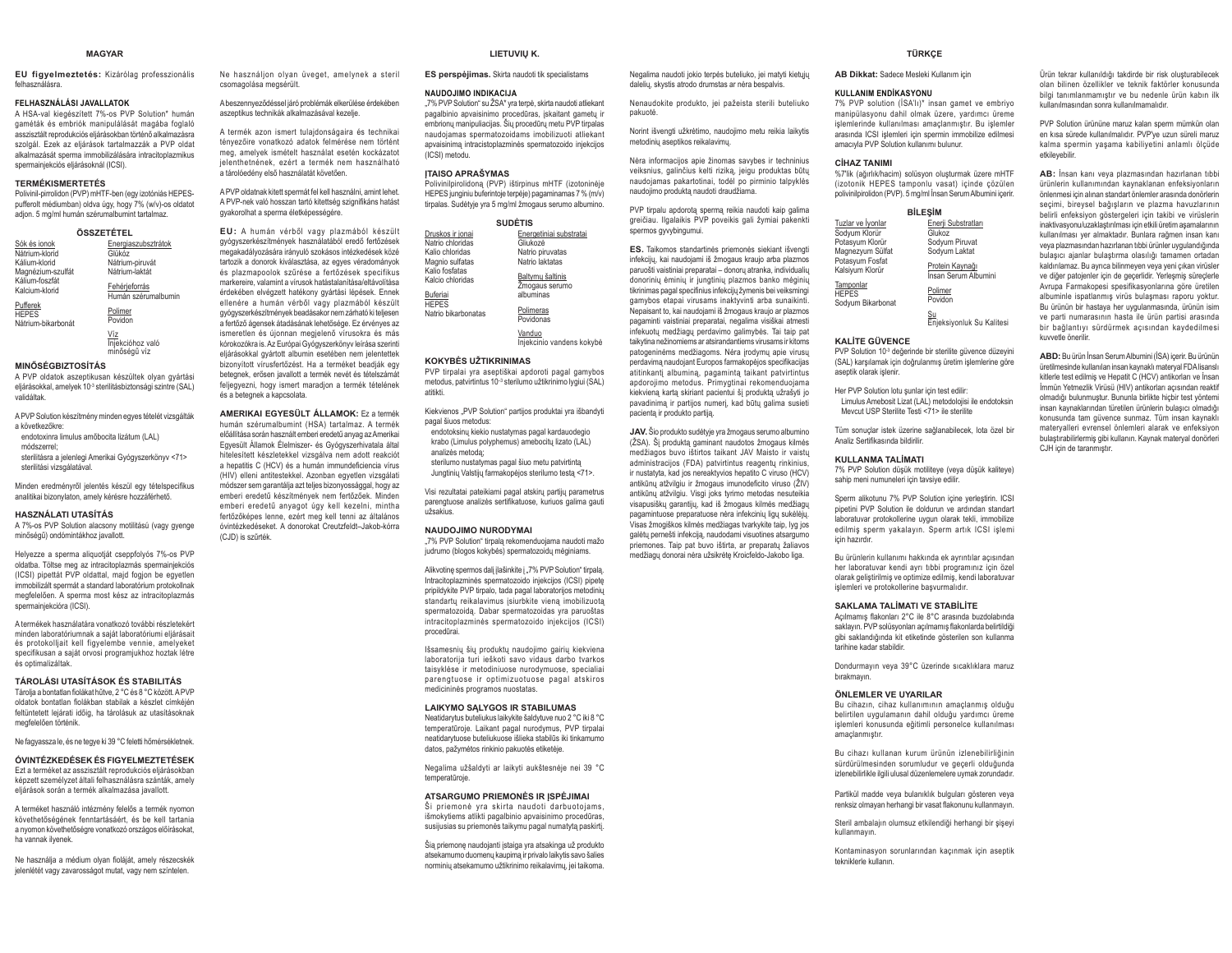### **SLOVENČINA**

### Upozornenie v EÚ: Len na profesionálne použitie

### **INDIKÁCIA NA POUŽITIE**

7% PVP Solution with HSA\* je určený na použitie pri postupoch asistovanej reprodukcie, ktoré zahŕňajú manipuláciu s ľudskými gamétami a embryami. Tieto<br>postupy zahŕňajú použitie roztoku PVP na imobilizáciu spermií na postupy ICSI.

### **POPIS ZARIADENIA**

Polyvinylpyrolidón (PVP) rozpustený v mHTF (izotonické médium pufrované HEPES) na vytvorenie 7 % roztoku (w/v).<br>Obsahuje 5 mg/ml ľudského sérového albumínu.

### **=/2ä(1,(**

| Soli a jóny                                      | Energetické substráty                    |
|--------------------------------------------------|------------------------------------------|
| chlorid sodný                                    | glukóza                                  |
| chlorid draselný                                 | pyruvát sodný                            |
| síran horečnatý                                  | laktát sodný                             |
| fosforečnan draselný<br>chlorid vápenatý         | Zdroj bielkovín<br>ľudský sérový albumín |
| Pufre<br><b>HEPES</b><br>hydrogénuhličitan sodný | Polymér<br>povidón                       |
|                                                  | Voda<br>kvalita vody na injekciu         |

**KONTROLA KVALITY**

Roztoky PVP sú asepticky spracované podľa výrobných postupov, u ktorých bolo overené, že spĺňajú úroveň zaručenej sterility (SAL) 10<sup>-3</sup>.

Každá šarža roztoku PVP Solution je testovaná na stanovenie:

endotoxínov pomocou testu amébocytového lyzátu z ostrorepa amerického (LAL)

sterility pomocou aktuálneho testu sterility USP <71>

Všetky výsledky sa zaznamenávajú na certifikát analýzy pre špecifickú šaržu, ktorý je dostupný na požiadanie

### **NÁVOD NA POUŽITIE**

7 % PVP Solution sa odporúča na vzorky semena so slabou motilitou (alebo nekvalitné vzorky).

Alikvótu spermií vložte do tekutého 7 % roztoku PVP. Pipetu , Anti-Sub-Sperman risks as tenditions and special and the risks of stationary in the pedal imobilizovanú spermiu podľa štandardných laboratórnych protokolov. Spermia je teraz pripravená na postup ICSI.

Ďalšie podrobnosti o použití týchto produktov by malo<br>každé laboratórium čerpať zo svojich vlastných laboratórnych postupov a protokolov, ktoré boli špecificky vypracované a optimalizované pre váš individuálny medicínsky program.

### **POKYNY NA UCHOVÁVANIE A STABILITU**

Neotvorené ampulky uchovávajte v chladničke pri teplote<br>2 °C až 8 °C. Roztoky PVP sú stabilné v neotvorených ampulkách až do dátumu exspirácie vytlačeného na označení súpravy, ak sa uchovávajú podľa pokynov.

Nezmrazujte ani nevystavujte teplotám nad 39 °C

### **BEZPEČNOSTNÉ OPATRENIA A VAROVANIA**

Toto zariadenie je určené na použitie personálom vyškoleným na postupy asistovanej reprodukcie, ktoré zahŕňajú aplikáciu, na ktorú je toto zariadenie určené.

Pracovisko používateľa tejto pomôcky zodpovedá za udržiavanie sledovateľnosti tohto produktu a musí v potrebných prípadoch spĺňať národné predpisy týkajúce sa sledovateľnosti

Nepoužívajte žiadnu ampulku s médiom, ktoré ukazuje známky častíc, zákalu, alebo nie je bezfarebné.

Nepoužívajte žiadnu fľašu, ktorej sterilný obal bol narušený.

Aby nevznikli problémy s kontamináciou, vždy so zariadením manipulujte s použitím aseptických techník.

Informácie o známych charakteristikách a technických faktoroch, ktoré by mohli predstavovať riziko v prípade opakovaného použitia produktu, neboli identifikované a preto sa produkt nesmie používať po prvotnom použití nádoby.

Spermie vystavené roztoku PVP by sa mali použiť čo najskôr. Predĺžená expozícia PVP môže významne ovplyvniť viabilitu spermie.

EÚ: Štandardné opatrenia na prevenciu infekcií v dôsledku použitia medicínskych produktov pripravených z ľudskej NUYL DOMENTION, DI PISCHICH PIPPILE SODILLO DI DISPONE SODILLO DI BRITISHO DI BRITISHO DI BRITISHO DI BRITISHO iednotlivých odberov a zdrojov plazmy na špecifické markery infekcií a zahŕňajú účinné výrobné kroky na inaktiváciu odstránenie vírusov. Napriek tomu, keď sa podávajú medicínske produkty pripravené z ľudskej plazmy alebo krvi, nemožno úplne vylúčiť možnosť prenosu infekčných látok. Platí to aj pre neznáme alebo vyvíjajúce sa vírusy a iné patogény. Neboli hlásené žiadne dokázané prenosy vírusov s albumínom vyrobených podľa špecifikácií európskeho liekopisu pomocou zavedených postupov. Zakaždým, keď sa pacientovi podáva produkt, sa zaznamená názov a číslo šarže produktu, aby sa zachovalo prepojenie medzi pacientom a šaržou produktu.

**USA:** Tento produkt obsahuje ľudský sérový albumín (HSA). Materiál z ľudského zdroja, použitý na prípravu tohto produktu, bol testovaný pomocou súprav licencovaných agentúrou FDA a bolo zistené, že nie je reaktívny na protilátky proti vírusu hepatitídy C (HCV) a protilátky proti .<br>vírusu ľudskej imunodeficiencie (HIV). Žiadna testovacia metóda však nemôže úplne zaručiť, že produkty odvodené z ľudských zdrojov nie sú infekčné. So všetkými materiálmi z ľudských zdrojov zaobchádzajte, ako keby boli schopné prenosu infekcie, s použitím všeobecných bezpečnostných opatrení. Darcovia zdrojového materiálu tiež podstúpili skríning na CJD.

### **БЪЛГАРСКИ**

Предупреждение за ЕС: Само за професионална употреба.

#### ПОКАЗАНИЯ ЗА УПОТРЕБА

Разтворът 7% PVP Solution с HSA\* е предназначен за използване в процедури за асистирана репродукция, които включват манипулация с човешка гамета и ембрион. Тези процедури включват използване на A Supprism Tech hip dd philosophic results the memorial of the PVP Solution за имобилизиране на сперма за процедури на интрацитоплазмено спермално инжектиране (ICSI).

### ОПИСАНИЕ НА ИЗЛЕПИЕТО

Поливинилпиролидон (PVP), разтворен в mHTF (модифицирана човешка тубулна течност) (изотонична, буферирана с HEPES среда) за постигане на 7% (w/v) разтвор. Съдържа 5 mg/ml човешки серумен албумин.

|                                                                    | <b>СЪСТАВ</b>                                                       |
|--------------------------------------------------------------------|---------------------------------------------------------------------|
| Соли и йони<br>Натриев хлорид<br>Калиев хлорид<br>Магнезиев сулфат | Енергийни субстрати<br>Глюкоза<br>Натриев пируват<br>Натриев лактат |
| Калиев фосфат<br>Калциев хлорид<br>Буфери<br><b>HEPES</b>          | Източник на протеин<br>Човешки серумен<br>албумин                   |
| Натриев бикарбонат                                                 | Полимер<br>Повидон                                                  |
|                                                                    | Вода<br>Качество - вода за                                          |

КОНТРОЛ НА КАЧЕСТВОТО

Разтворите PVP Solution са асептично обработени съгласно производствени процедури, които са валидирани за съответствие с ниво на гарантирана стерилност (SAL) 10-3.

инжектиране

Всяка партида PVP Solution е тествана за:

ендотоксин чрез лимулус амебоцит лизат (LAL)

методология, стерилност чрез актуалния тест за стерилност по

USP (Фармакопеята на САЩ) <71>

Всички резултати са посочени в конкретния за партидата Сертификат за анализ, който е достъпен по заявка

#### УКАЗАНИЯ ЗА УПОТРЕБА

Разтворът 7% PVP Solution се препоръчва за спесимени на семенна течност със слаба подвижност (или лошо kayectrol

Поставете аликвотна част сперма в течен PVP Solution, 7%. Напълнете ICSI пипетата с PVP Solution и след това вземете един имобилизиран сперматозоид съгласно стандартните лабораторни протоколи. Сега сперматозоидът е готов за ICSI процедурата.

За допълнителни подробности относно използването на тези продукти всяка лаборатория трябва да направи справка със своите собствени лабораторни процедури и протоколи, които са конкретно разработени и оптимизирани за Вашата индивидуална медицинска програма.

#### ИНСТРУКЦИИ ЗА СЪХРАНЕНИЕ И СТАБИЛНОСТ

Съхранявайте неотворените флакони охладени при температура от 2° С до 8° С. PVP разтворите са cтабилни в неотворени флакони до изтичане на срока на годност, посочен върху етикета на комплекта, когато се съхраняват според указанията.

Не замразявайте и не излагайте на температури, по-високи от 39° С.

### ПРЕДПАЗНИ МЕРКИ И ПРЕДУПРЕЖДЕНИЯ

Това изделие е предназначено да се използва от<br>персонал, обучен в процедурите за асистирана репродукция, които включват планираното приложение, за което изделието е предназначено.

Учреждението на потребителя на това изделие носи отговорност за поддържане на проследяемостта на продукта и трябва да спазва националните разпоредби относно проследяемостта, когато е приложимо.

Не използвайте флакон със среда, която показва признаци на наличие на твърди частици, помътняване или която не е безцветна

Не използвайте бутилка, чиято стерилна опаковка е нарушена

За да избегнете проблеми, свързани със замърсяване, работете чрез асептични методи

Информация за познати характеристики и технически фактори, които могат да носят риск, ако продуктът се използва повторно, не е идентифицирана и затова продуктът не трябва да се използва след първоначалната употреба на контейнера.

Сперма, изложена на въздействието на PVP Solution, трябва да се използва възможно най-скоро. Продължително излагане на въздействието на PVP може значително да повлияе на жизнеспособността на CRANATA

**ЕС**: Стандартните мерки за предотвратяване на инфекции, възникващи в резултат от използване на медицински продукти, приготвени от човешка кръв или плазма, включват подбор на донори, скрининг на отделните донорски проби и плазмени пулове за конкретни маркери на инфекции и включване ɧɚɟɮɟɤɬɢɜɧɢɩɪɨɢɡɜɨɞɫɬɜɟɧɢɫɬɴɩɤɢɡɚɢɧɚɤɬɢɜɢɪɚɧɟ атстраняване на вируси. Въпреки това, когато се прилагат медицински продукти, приготвени от човешка кръв или плазма, вероятността от предаване на инфекциозни агенти не може да бъде изключена напълно. Това се отнася също и за неизвестни или нововъзникващи вируси и други патогени. Няма данни за доказано предаване на вируси с албумин, произведен съгласно спецификациите на Европейската фармакопея чрез установени процеси. Настоятелно се препоръчва всеки път, когато този продукт се прилага върху пациент. името и партидният номер на продукта да се записват. за да се поддържа връзка между пациента и партидата на продукта.

САЩ: Този продукт съдържа човешки серумен албумин (HSA). Материалът от човешки произход, използван при производството на този продукт, е тестван чрез лицензирани от FDA комплекти и е установено, че е нереактивен за антителата за хепатит С (HCV) и антителата за човешки имунодефицитен вирус (HIV). Въпреки това никой метод за тестване не предлага пълна гаранция, че продуктите, извлечени от човешки материал, са незаразни. Работете с всички материали от човешки произход като с материали, способни да предават инфекции, като използвате универсални предпазни мерки. Донорите на изходен материал са били подложени също и на скрининг за болестта на Кройцфелд-Якоб (CJD).